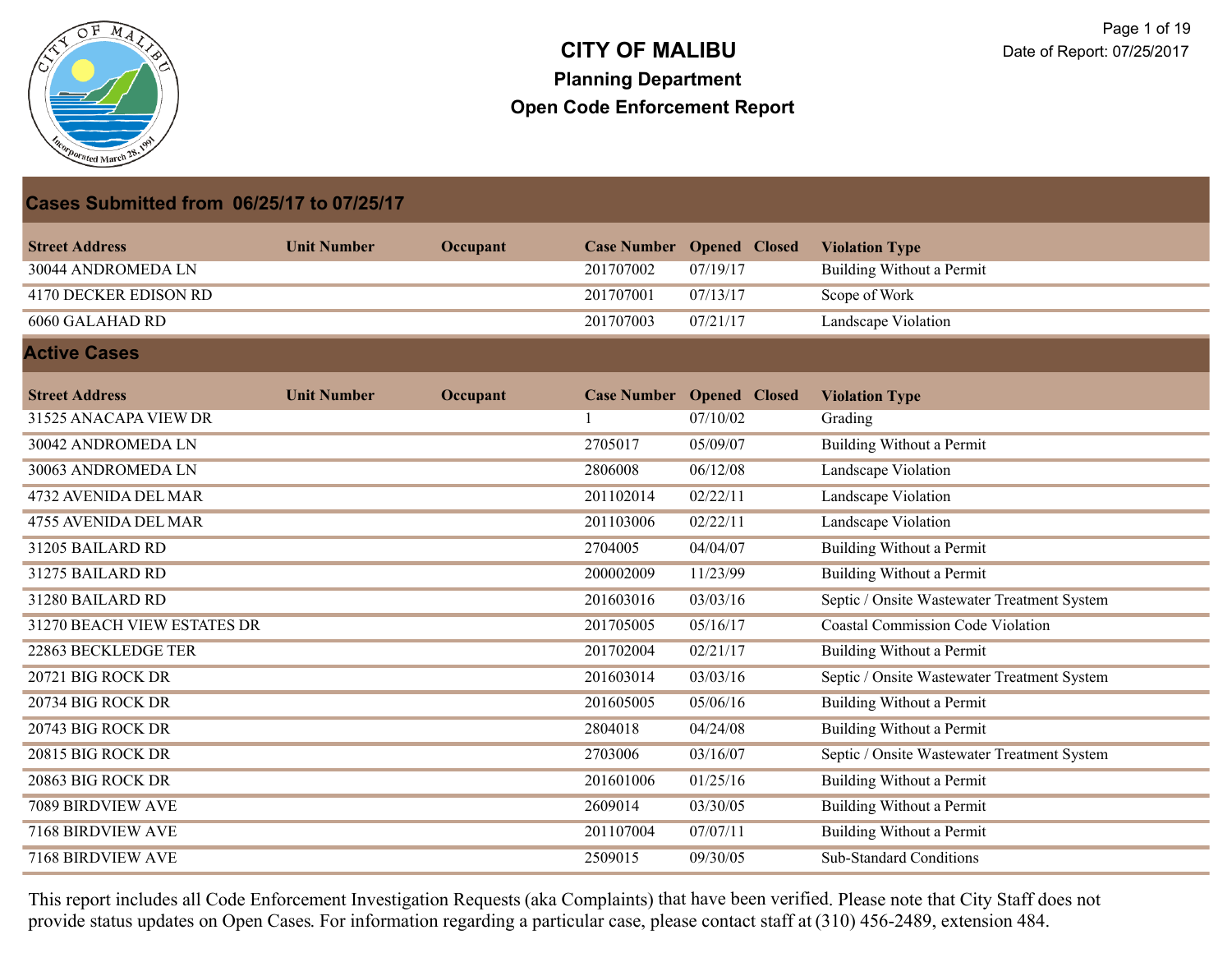

#### **Active Cases**

| <b>Street Address</b>  | <b>Unit Number</b> | Occupant |                  | <b>Case Number Opened Closed</b> | <b>Violation Type</b>                       |
|------------------------|--------------------|----------|------------------|----------------------------------|---------------------------------------------|
| 7175 BIRDVIEW AVE      |                    |          | 201209005        | 09/18/12                         | Building Without a Permit                   |
| 28809 BONIFACE DR      |                    |          | 201112005        | 12/21/11                         | <b>Building Without a Permit</b>            |
| 28841 BONIFACE DR      |                    |          | 1014             | 03/21/97                         | <b>Garage Conversion</b>                    |
| 28841 BONIFACE DR      |                    |          | 2010017          | 10/31/00                         | <b>Building Without a Permit</b>            |
| 5731 BONSALL DR        |                    |          | 2404004          | 04/23/04                         | <b>Sub-Standard Conditions</b>              |
| 5859 BONSALL DR        |                    |          | $\overline{210}$ | 01/03/00                         | <b>Building Without a Permit</b>            |
| 5925 BONSALL DR        |                    |          | 201702005        | 02/22/17                         | Scope of Work                               |
| 6153 BONSALL DR        |                    |          | 201603009        | 03/03/16                         | Septic / Onsite Wastewater Treatment System |
| 6173 BONSALL DR        |                    |          | 201612001        | 12/06/16                         | <b>Building Without a Permit</b>            |
| 30928 BROAD BEACH RD   |                    |          | 2609008          | 09/19/06                         | <b>Landscape Violation</b>                  |
| 31100 BROAD BEACH RD   |                    |          | 201610010        | 10/24/16                         | <b>Building Without a Permit</b>            |
| 31206 BROAD BEACH RD   |                    |          | 2105013          | 05/30/01                         | Building Without a Permit                   |
| 31272 BROAD BEACH RD   |                    |          | 2406012          | 06/29/04                         | <b>Building Without a Permit</b>            |
| 31322 BROAD BEACH RD   |                    |          | 2803008          | 03/17/08                         | <b>Coastal Commission Code Violation</b>    |
| 31406 BROAD BEACH RD   |                    |          | 2601007          | 01/31/06                         | Fence/Wall                                  |
| 31444 BROAD BEACH RD   |                    |          | 201102012        | 02/06/11                         | Building Without a Permit                   |
| 31720.5 BROAD BEACH RD |                    |          | 201002008        | 02/02/10                         | <b>Coastal Commission Code Violation</b>    |
| 5920 BUSCH DR          |                    |          | 201605011        | 05/26/16                         | <b>Building Without a Permit</b>            |
| 5946 BUSCH DR          |                    |          | 201107007        | 07/29/11                         | Septic / Onsite Wastewater Treatment System |
| 5958 BUSCH DR          |                    |          | 152              | 02/23/96                         | Grading                                     |
| 5958 BUSCH DR          |                    |          | 201412003        | 12/01/14                         | <b>Building Without a Permit</b>            |
| 6316 BUSCH DR          |                    |          | 201608006        | 08/30/16                         | <b>Building Without a Permit</b>            |
| 6415 BUSCH DR          |                    |          | 201412005        | 12/18/14                         | Building Without a Permit                   |
| 27450 CALICUT RD       |                    |          | 201705001        | 05/08/17                         | <b>Building Without a Permit</b>            |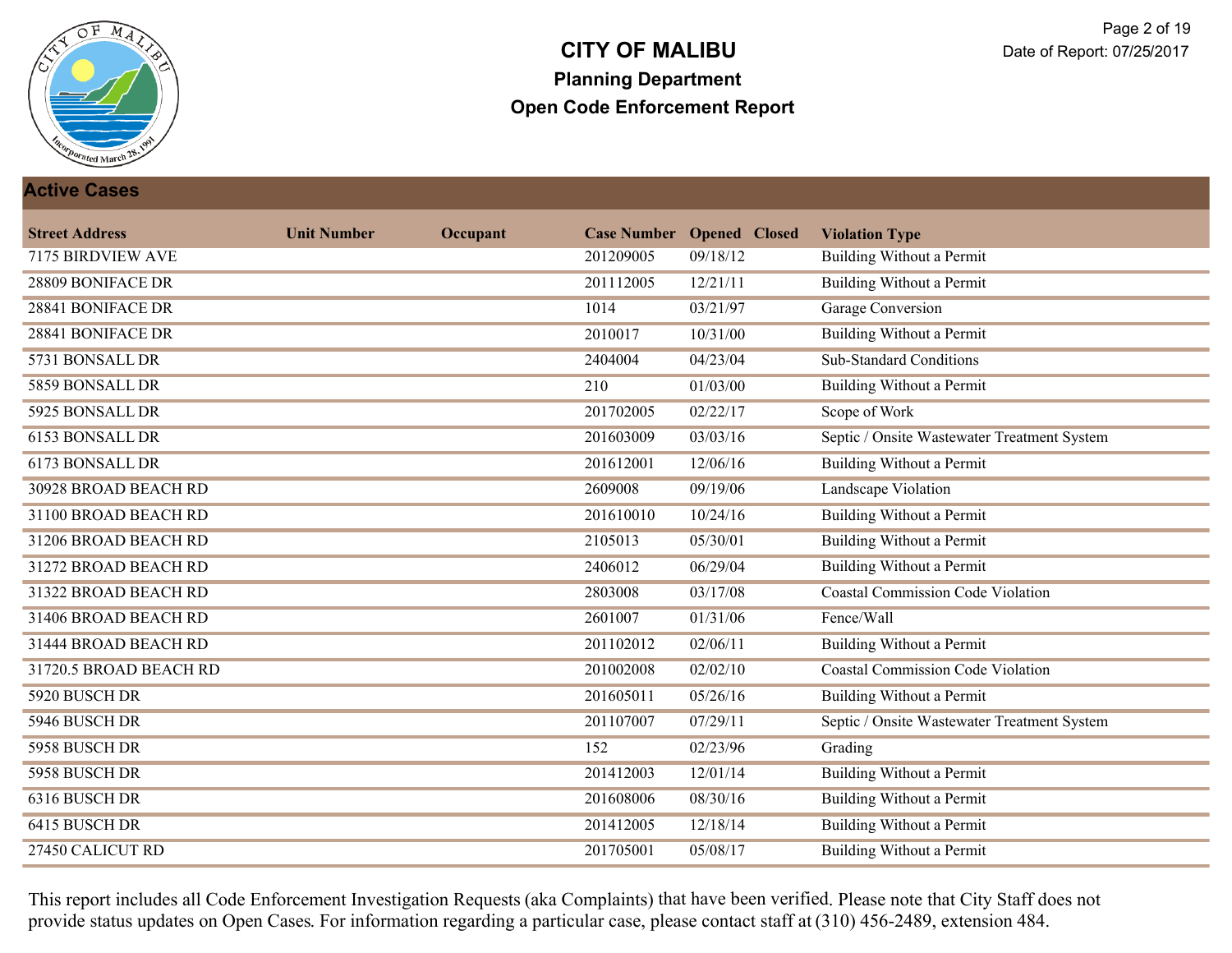

#### **Active Cases**

| <b>Street Address</b>          | <b>Unit Number</b> | Occupant |           | <b>Case Number Opened Closed</b> | <b>Violation Type</b>                       |
|--------------------------------|--------------------|----------|-----------|----------------------------------|---------------------------------------------|
| 21420 CALLE DEL BARCO          |                    |          | 201107005 | 07/07/11                         | Septic / Onsite Wastewater Treatment System |
| 21420 CALLE DEL BARCO          |                    |          | 201007010 | 07/22/10                         | Drainage/Discharge                          |
| 21488 CALLE DEL BARCO          |                    |          | 2801004   | 01/08/08                         | <b>Sub-Standard Conditions</b>              |
| 5740 CALPINE DR                |                    |          | 201502004 | 02/17/15                         | Building Without a Permit                   |
| 5782 CALPINE DR                |                    |          | 201603029 | 03/31/16                         | <b>Building Without a Permit</b>            |
| 22042 CARBON MESA RD           |                    |          | 2409006   | 09/14/04                         | Septic / Onsite Wastewater Treatment System |
| 22451 CARBON MESA RD           |                    |          | 1020      | 01/21/97                         | <b>Building Without a Permit</b>            |
| 5942 CAVALLERI RD              |                    |          | 201004010 | 04/21/10                         | Septic / Onsite Wastewater Treatment System |
| <b>5942 CAVALLERI RD</b>       |                    |          | 164       | 04/01/96                         | Grading                                     |
| <b>6316 CAVALLERI RD</b>       |                    |          | 201208004 | 08/15/12                         | <b>Building Without a Permit</b>            |
| <b>6360 CAVALLERI RD</b>       |                    |          | 201212003 | 12/10/12                         | Drainage/Discharge                          |
| <b>6360 CAVALLERI RD</b>       |                    |          | 201501006 | 01/26/15                         | Septic / Onsite Wastewater Treatment System |
| <b>6360 CAVALLERI RD</b>       |                    |          | 2301005   | 01/06/03                         | <b>Garage Conversion</b>                    |
| <b>6360 CAVALLERI RD</b>       |                    |          | 2309019   | 01/06/03                         | <b>Building Without a Permit</b>            |
| <b>6482 CAVALLERI RD</b>       |                    |          | 201106001 | 06/06/11                         | <b>Building Without a Permit</b>            |
| 28823 CLIFFSIDE DR             |                    |          | 2706020   | 06/26/07                         | Building Without a Permit                   |
| 28823 CLIFFSIDE DR             |                    |          | 2305001   | 05/01/03                         | Building Without a Permit                   |
| 28884 CLIFFSIDE DR             |                    |          | 201604001 | 04/13/16                         | <b>Landscape Violation</b>                  |
| 28926 CLIFFSIDE DR             |                    |          | 2902006   | 02/11/09                         | Garage Conversion                           |
| 29030 CLIFFSIDE DR             |                    |          | 9911020   | 09/23/99                         | <b>Building Without a Permit</b>            |
| 29060 CLIFFSIDE DR             |                    |          | 201209003 | 09/17/12                         | <b>Building Without a Permit</b>            |
| 29208 CLIFFSIDE DR             |                    |          | 2504003   | 04/06/05                         | <b>Coastal Commission Code Violation</b>    |
| 29215 CLIFFSIDE DR             |                    |          | 201612002 | 12/12/16                         | Building Without a Permit                   |
| <b>5940 CLOVER HEIGHTS AVE</b> |                    |          | 2608007   | 08/25/06                         | <b>Landscape Violation</b>                  |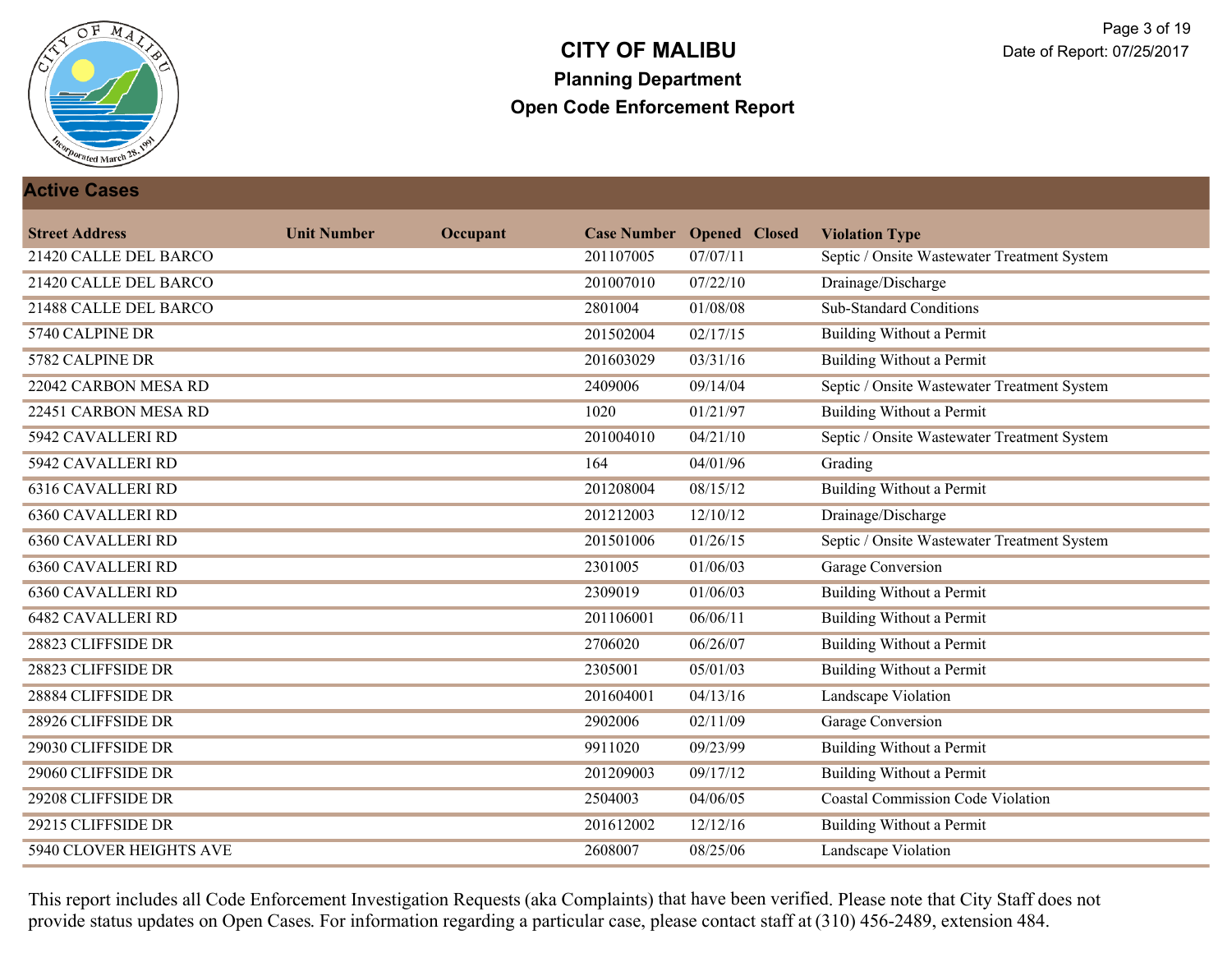

#### **Active Cases**

| <b>Street Address</b>         | <b>Unit Number</b> | Occupant |           | <b>Case Number Opened Closed</b> | <b>Violation Type</b>                       |
|-------------------------------|--------------------|----------|-----------|----------------------------------|---------------------------------------------|
| 5940 CLOVER HEIGHTS AVE       |                    |          | 200906021 | 06/17/09                         | Building Without a Permit                   |
| 3207 COLONY VIEW CIR          |                    |          | 201403010 | 03/31/14                         | Drainage/Discharge                          |
| 20786 COOL OAK WAY            |                    |          | 201203003 | 03/14/12                         | <b>Building Without a Permit</b>            |
| 20786 COOL OAK WAY            |                    |          | 201705004 | 05/12/17                         | Septic / Onsite Wastewater Treatment System |
| 31827 COTTONTAIL LN           |                    |          | 201504002 | 04/08/15                         | <b>Building Without a Permit</b>            |
| 3511 CROSS CREEK LN           |                    |          | 201603024 | 03/14/16                         | <b>Building Without a Permit</b>            |
| 3441 CROSS CREEK RD           |                    |          | 201309008 | 09/18/13                         | Grading                                     |
| 3469 CROSS CREEK RD           |                    |          | 2804014   | 04/22/08                         | Landscape Violation                         |
| 3730 CROSS CREEK RD           |                    |          | 201605007 | 05/16/16                         | <b>Building Without a Permit</b>            |
| 29757 CUTHBERT RD             |                    |          | 2608011   | 08/31/06                         | <b>Building Without a Permit</b>            |
| 21425 DEERPATH LN             |                    |          | 200909001 | 09/02/09                         | <b>Building Without a Permit</b>            |
| 21425 DEERPATH LN             |                    |          | 2708001   | 08/04/07                         | Grading                                     |
| <b>6208 DELAPLANE RD</b>      |                    |          | 1190      | 12/02/98                         | <b>Building Without a Permit</b>            |
| 6524 DUME DR                  |                    |          | 201603020 | 03/03/16                         | Septic / Onsite Wastewater Treatment System |
| 6617 DUME DR                  |                    |          | 9911005   | 11/03/99                         | <b>Building Without a Permit</b>            |
| 6939 DUME DR                  |                    |          | 2303005   | 03/13/03                         | <b>Building Without a Permit</b>            |
| 20704 EAGLEPASS DR            |                    |          | 2612003   | 12/07/06                         | Grading                                     |
| <b>6255 EBBTIDE WAY</b>       |                    |          | 0211090   | 11/21/02                         | <b>Building Without a Permit</b>            |
| 4005 ENCINAL CANYON RD        |                    |          | 201110005 | 10/04/11                         | <b>Unpermitted Trailer</b>                  |
| 4005 ENCINAL CANYON RD        |                    |          | 201001011 | 01/11/10                         | Grading                                     |
| <b>4102 ENCINAL CANYON RD</b> |                    |          | 201701003 | 01/19/17                         | <b>Coastal Commission Code Violation</b>    |
| 4774 ENCINAL CANYON RD        |                    |          | 201112004 | 12/21/11                         | <b>Landscape Violation</b>                  |
| 4986 ENCINAL CANYON RD        |                    |          | 201610006 | 10/24/16                         | <b>Building Without a Permit</b>            |
| 6738 FERNHILL DR              |                    |          | 201610002 | 10/13/16                         | <b>Building Without a Permit</b>            |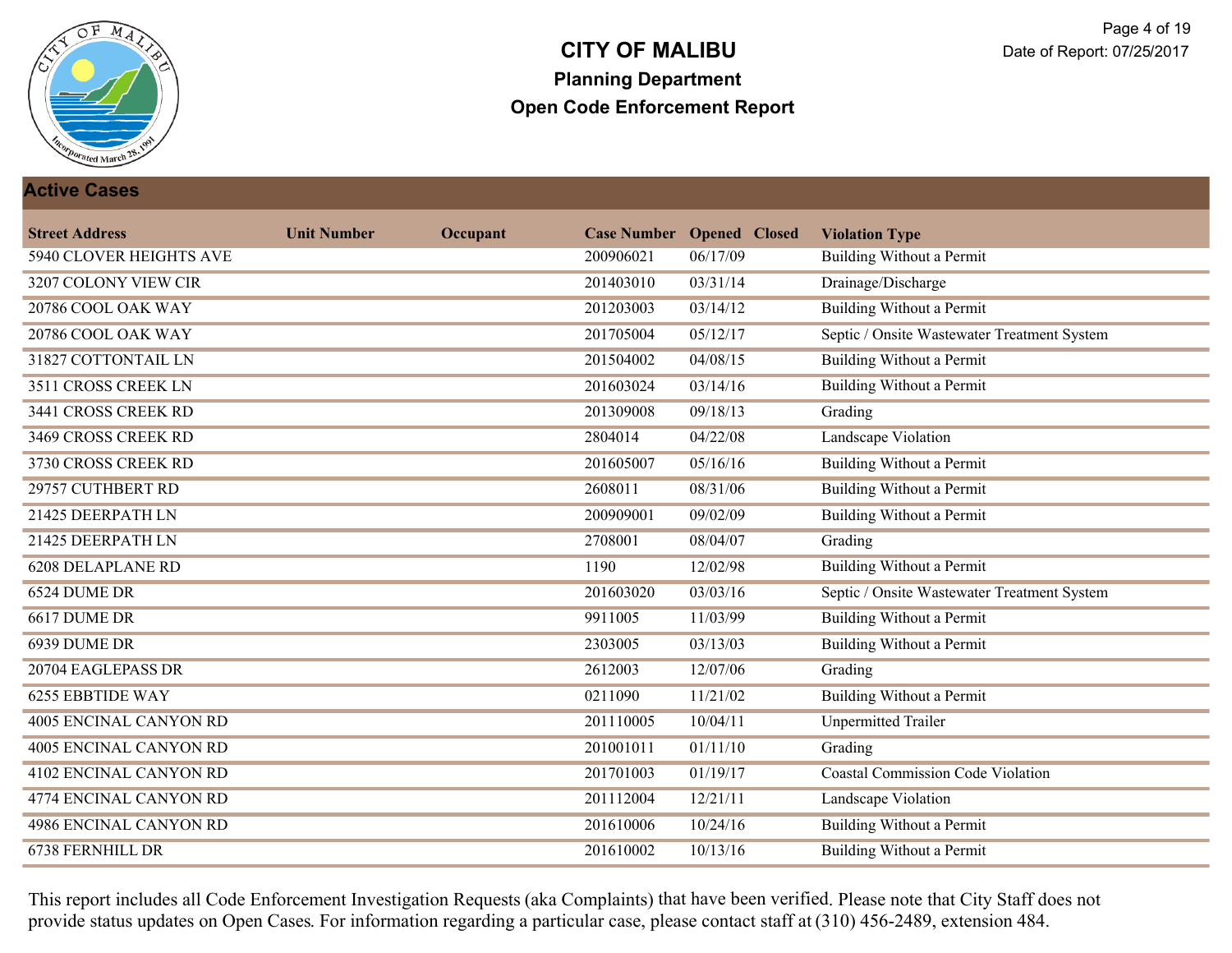

#### **Active Cases**

| <b>Street Address</b>    | <b>Unit Number</b> | Occupant |           | <b>Case Number Opened Closed</b> | <b>Violation Type</b>                       |
|--------------------------|--------------------|----------|-----------|----------------------------------|---------------------------------------------|
| <b>6851 FERNHILL DR</b>  |                    |          | 2703001   | 03/14/07                         | Drainage/Discharge                          |
| 7111 FERNHILL DR         |                    |          | 2808001   | 08/04/08                         | <b>Building Without a Permit</b>            |
| 5823 FILAREE HT          |                    |          | 2510017   | 10/24/05                         | <b>Building Without a Permit</b>            |
| 5826 FILAREE HT          |                    |          | 19990051  | 09/01/99                         | <b>Building Without a Permit</b>            |
| 5826 FILAREE HT          |                    |          | 35        | 07/02/99                         | <b>Building Without a Permit</b>            |
| 5900 FILAREE HT          |                    |          | 2112005   | 12/18/01                         | <b>Building Without a Permit</b>            |
| 5900 FILAREE HT          |                    |          | 1033      |                                  | <b>Building Without a Permit</b>            |
| 5900 FILAREE HT          |                    |          | 19960050  | 01/11/96                         | <b>Building Without a Permit</b>            |
| 5936 FILAREE HT          |                    |          | 2309021   | 09/30/03                         | <b>Building Without a Permit</b>            |
| 5936 FILAREE HT          |                    |          | 20030052  | 09/29/03                         | <b>Building Without a Permit</b>            |
| 6305 GAYTON PL           |                    |          | 2611004   | 11/07/06                         | Drainage/Discharge                          |
| 6336 GAYTON PL           |                    |          | 19970051  | 02/28/97                         | Garage Conversion                           |
| <b>6341 GAYTON PL</b>    |                    |          | 201004007 | 04/09/10                         | <b>Garage Conversion</b>                    |
| 28730 GRAYFOX ST         |                    |          | 201607002 | 07/11/16                         | <b>Building Without a Permit</b>            |
| 28754 GRAYFOX ST         |                    |          | 200905012 | 05/27/09                         | <b>Building Without a Permit</b>            |
| 28870 GRAYFOX ST         |                    |          | 1035      | 11/09/98                         | Garage Conversion                           |
| 28899 GRAYFOX ST         |                    |          | 2901007   | 01/27/09                         | Grading                                     |
| <b>6453 GUERNSEY AVE</b> |                    |          | 201108004 | 08/05/11                         | <b>Landscape Violation</b>                  |
| <b>6453 GUERNSEY AVE</b> |                    |          | 201010001 | 10/12/10                         | Landscape Violation                         |
| 23813 HARBOR VISTA DR    |                    |          | 201603025 | 03/21/16                         | <b>Building Without a Permit</b>            |
| 29517 HARVESTER RD       |                    |          | 201609001 | 09/02/16                         | <b>Building Without a Permit</b>            |
| 29846 HARVESTER RD       |                    |          | 201007008 | 07/16/10                         | Garage Conversion                           |
| 29846 HARVESTER RD       |                    |          | 2804008   | 04/09/08                         | Septic / Onsite Wastewater Treatment System |
| 29903 HARVESTER RD       |                    |          | 45        | 01/20/00                         | <b>Building Without a Permit</b>            |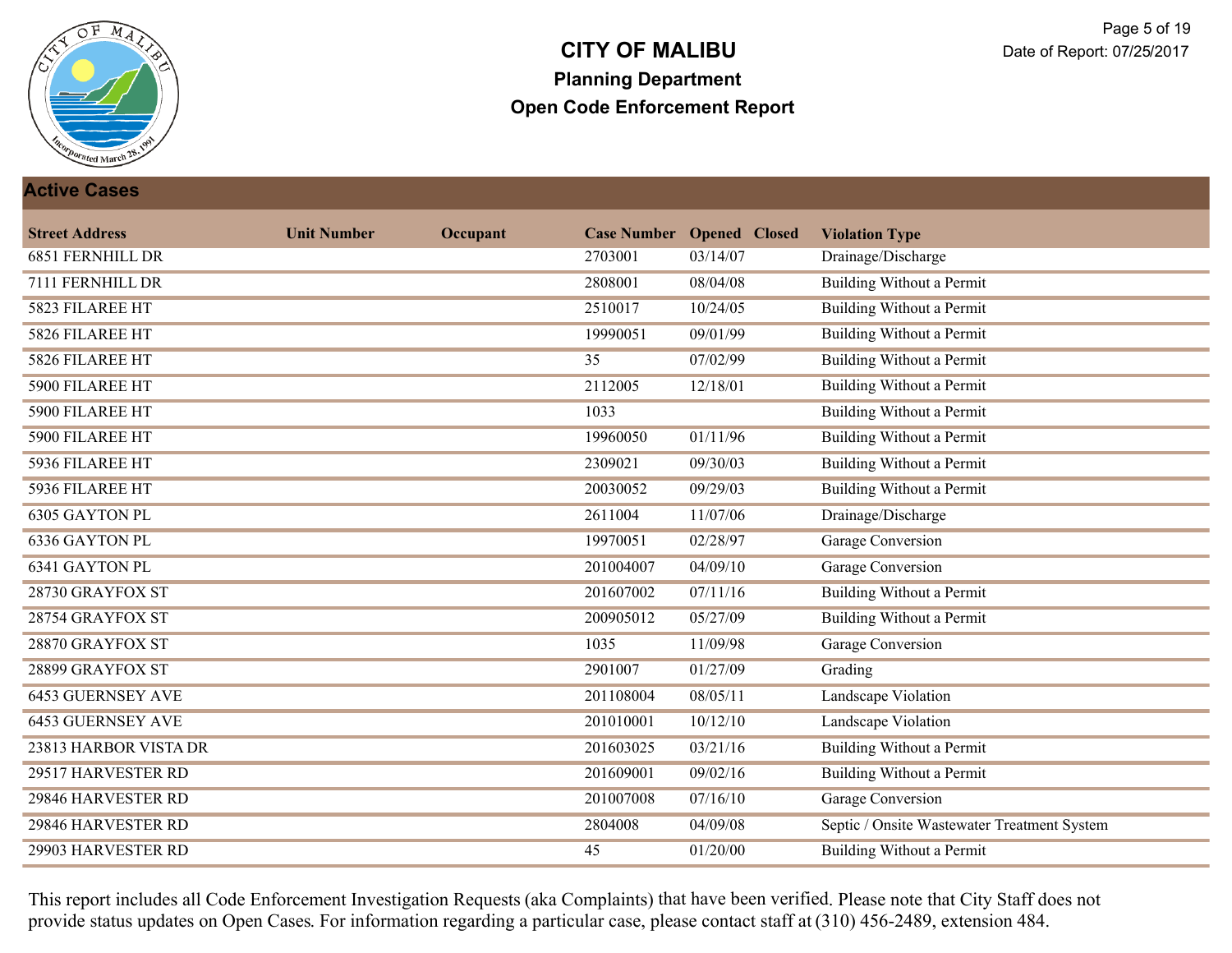

#### **Active Cases**

| <b>Street Address</b>        | <b>Unit Number</b> | Occupant |           | <b>Case Number Opened Closed</b> | <b>Violation Type</b>            |
|------------------------------|--------------------|----------|-----------|----------------------------------|----------------------------------|
| 29903 HARVESTER RD           |                    |          | 2603010   | 03/27/06                         | Grading                          |
| 29921 HARVESTER RD           |                    |          | 201505006 | 05/27/15                         | <b>Building Without a Permit</b> |
| 29958 HARVESTER RD           |                    |          | 2208003   | 08/20/02                         | Building Without a Permit        |
| 30084 HARVESTER RD           |                    |          | 2704004   | 04/04/07                         | Building Without a Permit        |
| 29350 HEATHERCLIFF RD        |                    |          | 1041      | 03/10/99                         | <b>Building Without a Permit</b> |
| 5755 KANAN DUME RD           |                    |          | 1042      | 06/17/97                         | Grading                          |
| 3700 LA PAZ LN               |                    |          | 48        | 01/22/99                         | Grading                          |
| 3760 LAS FLORES CANYON RD    |                    |          | 19980052  | 07/22/98                         | Grading                          |
| 3900 LAS FLORES CANYON RD    |                    |          | 200910010 | 10/27/09                         | <b>Landscape Violation</b>       |
| 3927 LAS FLORES CANYON RD    |                    |          | 201509002 | 09/15/15                         | <b>Unpermitted Conversion</b>    |
| 3931 LAS FLORES CANYON RD    |                    |          | 201107001 | 07/19/11                         | Garage Conversion                |
| 20810 LAS FLORES MESA DR     |                    |          | 2609010   | 09/19/06                         | <b>Building Without a Permit</b> |
| 21056 LAS FLORES MESA DR     |                    |          | 201212008 | 12/21/12                         | <b>Building Without a Permit</b> |
| 21132 LAS FLORES MESA DR     |                    |          | 2409003   | 09/07/04                         | <b>Building Without a Permit</b> |
| 4800 LATIGO CANYON RD        |                    |          | 201704001 | 04/06/17                         | Grading                          |
| 5656 LATIGO CANYON RD        |                    |          | 2001009   | 01/06/00                         | Solid Waste                      |
| 5767 LATIGO CANYON RD        |                    |          | 200912008 | 12/12/09                         | <b>Building Without a Permit</b> |
| <b>6301 LATIGO CANYON RD</b> |                    |          | 201702003 | 02/15/17                         | Grading                          |
| 6301 LATIGO CANYON RD        |                    |          | 201706001 | 06/01/17                         | <b>Building Without a Permit</b> |
| 26504 LATIGO SHORE DR        |                    |          | 2503003   | 03/04/05                         | <b>Building Without a Permit</b> |
| 3338 MALIBU CANYON RD        |                    |          | 2003004   | 03/07/00                         | <b>Sub-Standard Conditions</b>   |
| 3338 MALIBU CANYON RD        |                    |          | 2707003   | 07/03/07                         | <b>Building Without a Permit</b> |
| 23314 MALIBU COLONY DR       |                    |          | 201608004 | 08/24/16                         | Building Without a Permit        |
| 23402 MALIBU COLONY DR       |                    |          | 201602001 | 02/01/16                         | <b>Building Without a Permit</b> |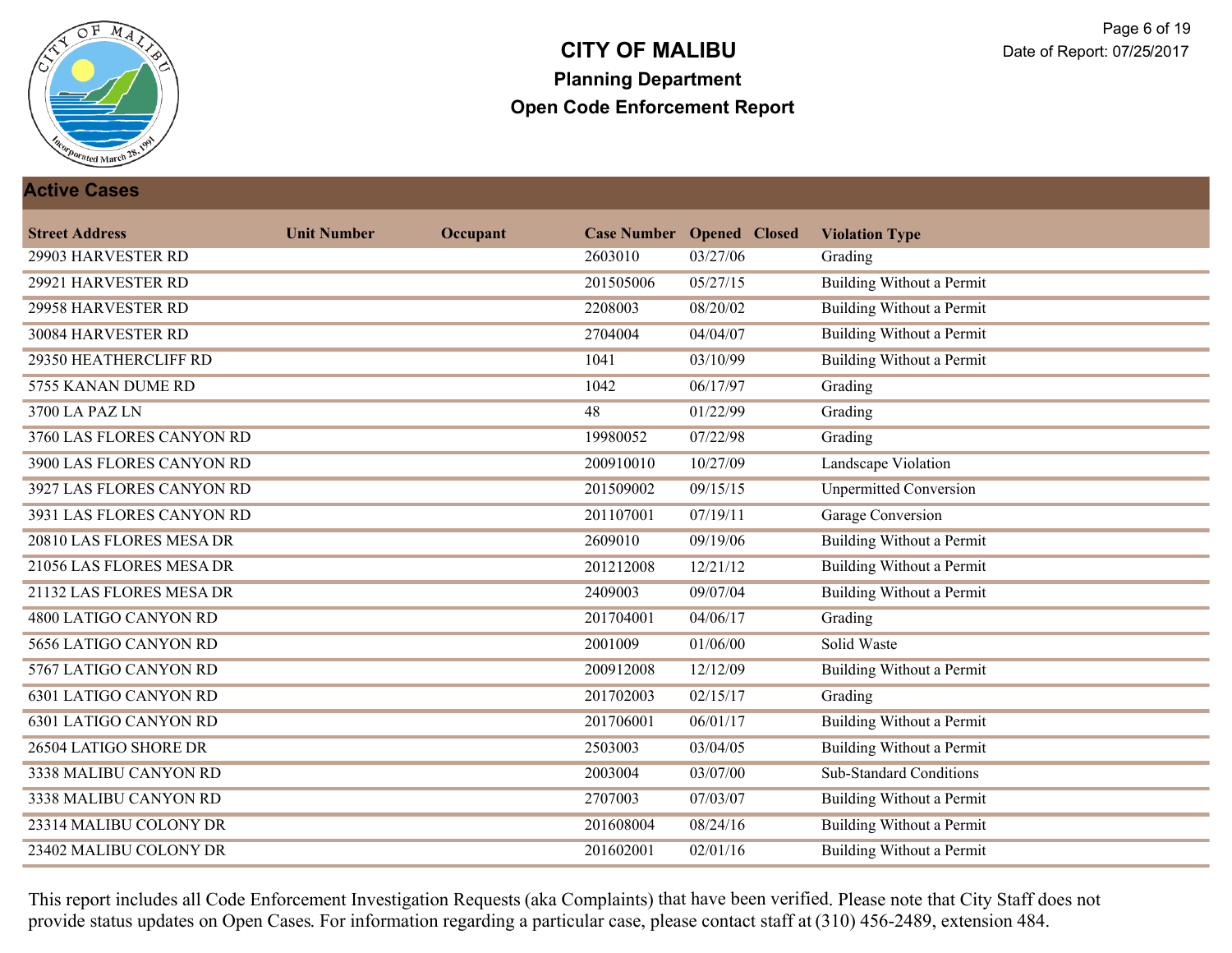

#### **Active Cases**

| <b>Street Address</b>       | <b>Unit Number</b> | Occupant |           | <b>Case Number Opened Closed</b> | <b>Violation Type</b>                       |
|-----------------------------|--------------------|----------|-----------|----------------------------------|---------------------------------------------|
| 23410 MALIBU COLONY DR      |                    |          | 201501001 | 01/07/15                         | Building Without a Permit                   |
| 23425 MALIBU COLONY DR      |                    |          | 201512004 | 12/08/15                         | Landscape Violation                         |
| 23426 MALIBU COLONY DR      |                    |          | 201703011 | 03/27/17                         | <b>Building Without a Permit</b>            |
| 23618 MALIBU COLONY DR      |                    |          | 201003002 | 03/04/10                         | <b>Building Without a Permit</b>            |
| 3716 MALIBU COUNTRY DR      |                    |          | 201506002 | 06/01/15                         | <b>Building Without a Permit</b>            |
| 3738 MALIBU COUNTRY DR      |                    |          | 201612003 | 12/13/16                         | <b>Building Without a Permit</b>            |
| 3858 MALIBU COUNTRY DR      |                    |          | 201701004 | 01/26/17                         | Building Without a Permit                   |
| 27136 MALIBU COVE COLONY DR |                    |          | 2708021   | 08/23/07                         | Building Without a Permit                   |
| 23814 MALIBU CREST DR       |                    |          | 201204003 | 04/24/12                         | <b>Building Without a Permit</b>            |
| 23903 MALIBU KNOLLS RD      |                    |          | 201308011 | 08/26/13                         | <b>Building Without a Permit</b>            |
| 23752 MALIBU RD             |                    |          | 2804001   | 04/01/08                         | Septic / Onsite Wastewater Treatment System |
| 23754 MALIBU RD             |                    |          | 1058      | 05/07/98                         | Sea Wall / Sandbags                         |
| 23800 MALIBU RD             |                    |          | 2807011   | 07/23/08                         | <b>Coastal Commission Code Violation</b>    |
| 23812 MALIBU RD             |                    |          | 2807010   | 07/23/08                         | <b>Coastal Commission Code Violation</b>    |
| 23816 MALIBU RD             |                    |          | 2807013   | 07/23/08                         | <b>Coastal Commission Code Violation</b>    |
| 23826 MALIBU RD             |                    |          | 2807012   | 07/23/08                         | <b>Coastal Commission Code Violation</b>    |
| 24000 MALIBU RD             |                    |          | 200905005 | 05/06/09                         | <b>Building Without a Permit</b>            |
| 24052 MALIBU RD             |                    |          | 201611004 | 11/30/16                         | <b>Building Without a Permit</b>            |
| 24116 MALIBU RD             |                    |          | 1061      | 03/17/98                         | Sea Wall / Sandbags                         |
| 24154 MALIBU RD             |                    |          | 190       |                                  | Sea Wall / Sandbags                         |
| 24154 MALIBU RD             |                    |          | 2504014   | 04/14/05                         | Drainage/Discharge                          |
| 24300 MALIBU RD             |                    |          | 1062      | 04/27/98                         | <b>Building Without a Permit</b>            |
| 24320 MALIBU RD             |                    |          | 19980050  | 04/27/98                         | <b>Building Without a Permit</b>            |
| 24330 MALIBU RD             |                    |          | 2311015   | 11/26/03                         | Scope of Work                               |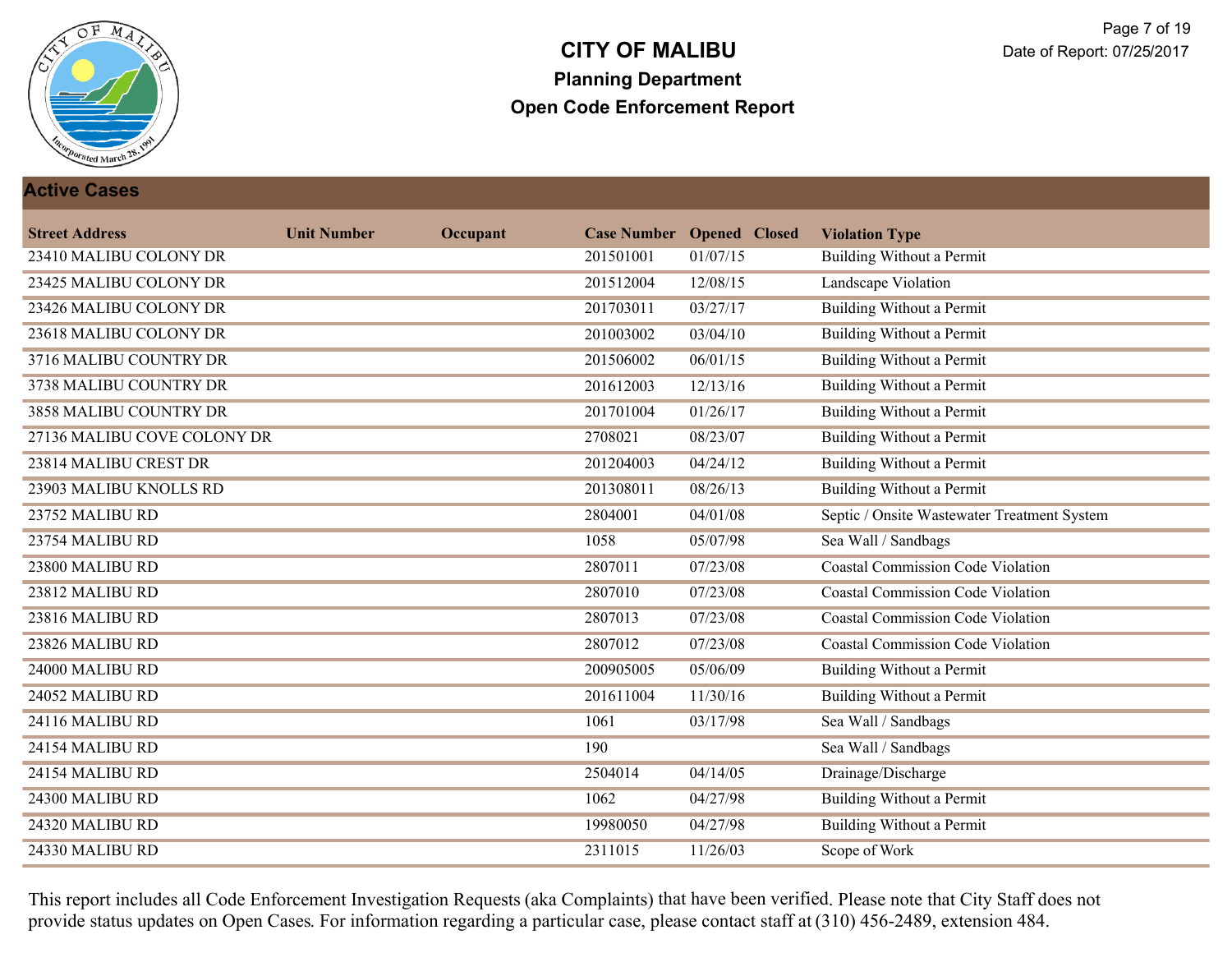

#### **Active Cases**

| <b>Street Address</b>    | <b>Unit Number</b> | Occupant |           | <b>Case Number Opened Closed</b> | <b>Violation Type</b>                         |
|--------------------------|--------------------|----------|-----------|----------------------------------|-----------------------------------------------|
| 24348 MALIBU RD          |                    |          | 201503006 | 03/23/15                         | Building Without a Permit                     |
| 24476 MALIBU RD          |                    |          | 200905008 | 05/06/09                         | <b>Building Without a Permit</b>              |
| 24514 MALIBU RD          |                    |          | 201511004 | 11/18/15                         | <b>Building Without a Permit</b>              |
| 24632 MALIBU RD          |                    |          | 2003011   | 03/17/00                         | <b>Building Without a Permit</b>              |
| 25022 MALIBU RD          |                    |          | 201004015 | 04/29/10                         | <b>Building Without a Permit</b>              |
| 25240 MALIBU RD          |                    |          | 2411042   | 11/24/04                         | <b>Building Without a Permit</b>              |
| 25240 MALIBU RD          |                    |          | 201003003 | 03/01/10                         | <b>Building Without a Permit</b>              |
| 25240 MALIBU RD          |                    |          | 201003012 | 03/17/10                         | Drainage/Discharge                            |
| 25308 MALIBU RD          |                    |          | 200906006 | 06/04/09                         | <b>Building Without a Permit</b>              |
| 25351 MALIBU RD          |                    |          | 201602002 | 02/02/16                         | Grading                                       |
| 25366 MALIBU RD          |                    |          | 201606006 | 06/29/16                         | <b>Building Without a Permit</b>              |
| 25406 MALIBU RD          |                    |          | 201207002 | 07/24/12                         | Building Without a Permit                     |
| 25406 MALIBU RD          |                    |          | 201603022 | 03/03/16                         | Septic / Onsite Wastewater Treatment System   |
| 25439 MALIBU RD          |                    |          | 9909011   | 09/24/99                         | Garage Conversion                             |
| 26165 MALIBU RD          |                    |          | 2408006   | 08/11/04                         | Septic / Onsite Wastewater Treatment System   |
| 23155 MARIPOSA DE ORO ST |                    |          | 201603017 | 03/03/16                         | Septic / Onsite Wastewater Treatment System   |
| <b>6390 MEADOWS CT</b>   |                    |          | 2511006   | 11/03/05                         | Scope of Work                                 |
| <b>6428 MEADOWS CT</b>   |                    |          | 201012005 | 12/07/10                         | Nuisance                                      |
| <b>6428 MEADOWS CT</b>   |                    |          | 201006007 | 06/07/10                         | Septic / Onsite Wastewater Treatment System   |
| <b>6428 MEADOWS CT</b>   |                    |          | 2411001   | 11/03/04                         | <b>Unpermitted Use within Zoning District</b> |
| <b>6428 MEADOWS CT</b>   |                    |          | 2411028   | 11/03/04                         | Unpermitted Use within Zoning District        |
| 6417 MERRITT DR          |                    |          | 201409001 | 09/10/14                         | <b>Landscape Violation</b>                    |
| 30370 MORNING VIEW DR    |                    |          | 201506004 | 06/02/15                         | Building Without a Permit                     |
| 30400 MORNING VIEW DR    |                    |          | 201603021 | 03/03/16                         | Septic / Onsite Wastewater Treatment System   |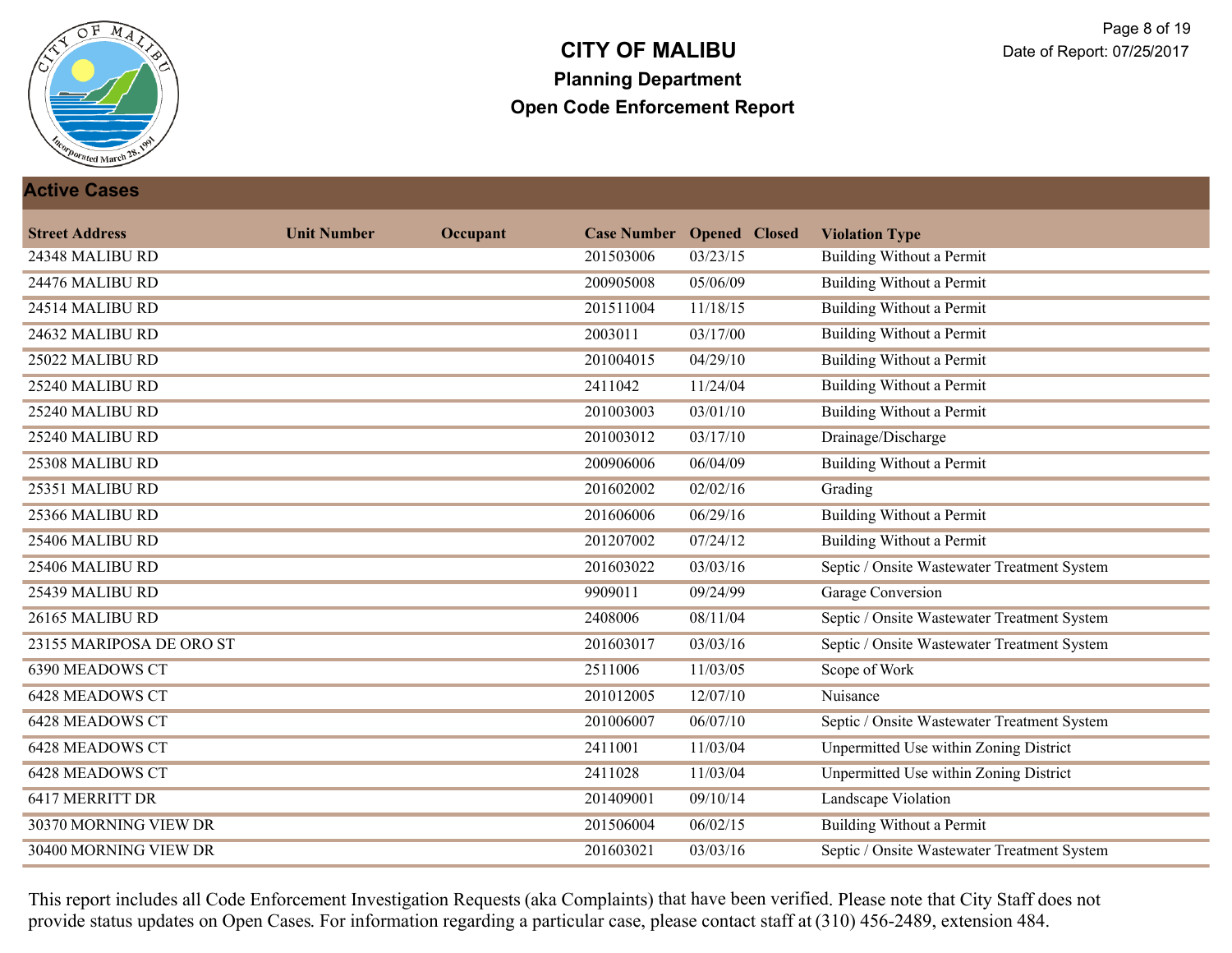

#### **Active Cases**

| <b>Street Address</b>       | <b>Unit Number</b> | Occupant |           | <b>Case Number Opened Closed</b> | <b>Violation Type</b>                        |
|-----------------------------|--------------------|----------|-----------|----------------------------------|----------------------------------------------|
| 30608 MORNING VIEW DR       |                    |          | 2405001   | 05/07/04                         | Building Without a Permit                    |
| 6097 MURPHY WAY             |                    |          | 201706005 | 06/21/17                         | <b>Building Without a Permit</b>             |
| 6191 MURPHY WAY             |                    |          | 201011006 | 11/19/10                         | Grading                                      |
| 6295 MURPHY WAY             |                    |          | 2803004   | 03/12/08                         | <b>Building Without a Permit</b>             |
| $\mathbf{0}$                |                    |          | 201608005 | 08/24/16                         | <b>Building Without a Permit</b>             |
| 23010 pacific coast highway |                    |          | 2406001   | 06/09/04                         | <b>Building Without a Permit</b>             |
| 27537 pacific coast highway |                    |          | 2303007   | 03/18/03                         | <b>Garage Conversion</b>                     |
| 18930 PACIFIC COAST HWY     |                    |          | 2608002   | 08/08/06                         | Building Without a Permit                    |
| 18954 PACIFIC COAST HWY     |                    |          | 75        | 09/29/97                         | Sea Wall / Sandbags                          |
| 18954 PACIFIC COAST HWY     |                    |          | 201009011 | 09/20/10                         | Fire Damage                                  |
| 18970 PACIFIC COAST HWY     |                    |          | 200909015 | 09/28/09                         | <b>Building Without a Permit</b>             |
| 19000 PACIFIC COAST HWY     |                    |          | 2507009   | 07/14/05                         | Septic / Onsite Wastewater Treatment System  |
| 19108 PACIFIC COAST HWY     |                    |          | 201005003 | 05/05/10                         | <b>Building Without a Permit</b>             |
| 19214 PACIFIC COAST HWY     |                    |          | 201002012 | 02/03/10                         | <b>Sub-Standard Conditions</b>               |
| 19228 PACIFIC COAST HWY     |                    |          | 2312001   | 12/02/03                         | Building Without a Permit                    |
| 19355 PACIFIC COAST HWY     |                    |          | 2502017   | 02/23/05                         | <b>Sub-Standard Conditions</b>               |
| 19620 PACIFIC COAST HWY     |                    |          | 2504007   | 04/04/05                         | <b>Building Without a Permit</b>             |
| 19718 PACIFIC COAST HWY     |                    |          | 201101003 | 01/03/11                         | <b>Building Without a Permit</b>             |
| 19824 PACIFIC COAST HWY     |                    |          | 201706006 | 06/21/17                         | Expired Permits, No Certificate of Occupancy |
| 19902 PACIFIC COAST HWY     |                    |          | 201612005 | 12/29/16                         | <b>Building Without a Permit</b>             |
| 20054 PACIFIC COAST HWY     |                    |          | 201009012 | 09/24/10                         | <b>Building Without a Permit</b>             |
| 20124 PACIFIC COAST HWY     |                    |          | 201304001 | 04/03/13                         | <b>Building Without a Permit</b>             |
| 20132 PACIFIC COAST HWY     |                    |          | 174       | 09/06/95                         | Septic / Onsite Wastewater Treatment System  |
| 20214 PACIFIC COAST HWY     |                    |          | 201702006 | 02/28/17                         | <b>Building Without a Permit</b>             |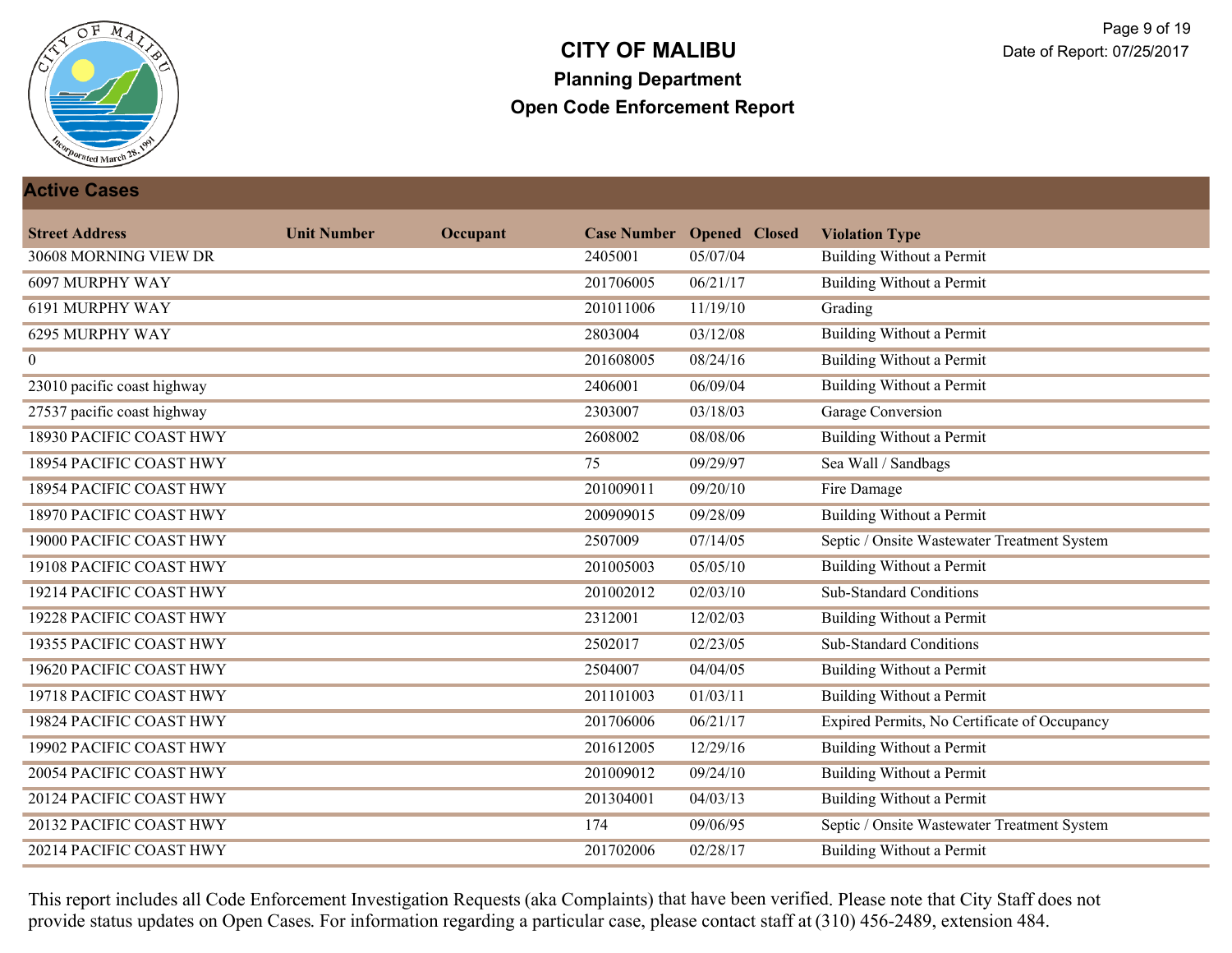

#### **Active Cases**

| <b>Street Address</b>   | <b>Unit Number</b> | Occupant |           | <b>Case Number Opened Closed</b> | <b>Violation Type</b>                        |
|-------------------------|--------------------|----------|-----------|----------------------------------|----------------------------------------------|
| 20320 PACIFIC COAST HWY |                    |          | 201502003 | 02/11/15                         | Building Without a Permit                    |
| 20602 PACIFIC COAST HWY |                    |          | 2210006   | 10/17/02                         | <b>Building Without a Permit</b>             |
| 20648 PACIFIC COAST HWY |                    |          | 201703010 | 03/22/17                         | Drainage/Discharge                           |
| 20802 PACIFIC COAST HWY |                    |          | 201109008 | 05/09/11                         | <b>Coastal Commission Code Violation</b>     |
| 20842 PACIFIC COAST HWY |                    |          | 201310006 | 10/18/13                         | <b>Building Without a Permit</b>             |
| 20942 PACIFIC COAST HWY |                    |          | 201603001 | 03/03/16                         | Septic / Onsite Wastewater Treatment System  |
| 20962 PACIFIC COAST HWY |                    |          | 20020052  | 09/20/02                         | Sea Wall / Sandbags                          |
| 21027 PACIFIC COAST HWY |                    |          | 201412004 | 12/17/14                         | Building Without a Permit                    |
| 21048 PACIFIC COAST HWY |                    |          | 2704007   | 04/12/07                         | <b>Building Without a Permit</b>             |
| 21062 PACIFIC COAST HWY |                    |          | 2603006   | 03/16/06                         | Septic / Onsite Wastewater Treatment System  |
| 21062 PACIFIC COAST HWY |                    |          | 1121      | 03/31/08                         | Sea Wall / Sandbags                          |
| 21337 PACIFIC COAST HWY |                    |          | 201505004 | 05/19/15                         | Building Without a Permit                    |
| 21520 PACIFIC COAST HWY |                    |          | 201603015 | 03/03/16                         | Septic / Onsite Wastewater Treatment System  |
| 21532 PACIFIC COAST HWY |                    |          | 201701002 | 01/04/17                         | <b>Building Without a Permit</b>             |
| 21549 PACIFIC COAST HWY |                    |          | 2509008   | 09/22/05                         | Fence/Wall                                   |
| 21622 PACIFIC COAST HWY |                    |          | 201612004 | 12/28/16                         | Fence/Wall                                   |
| 21854 PACIFIC COAST HWY |                    |          | 201503002 | 03/11/15                         | <b>Building Without a Permit</b>             |
| 21854 PACIFIC COAST HWY |                    |          | 19930050  | 04/28/93                         | <b>Building Without a Permit</b>             |
| 21999 PACIFIC COAST HWY |                    |          | 2803013   | 03/17/08                         | Grading                                      |
| 22028 PACIFIC COAST HWY |                    |          | 2505005   | 05/11/05                         | <b>Building Without a Permit</b>             |
| 22041 PACIFIC COAST HWY |                    |          | 201701001 | 01/03/17                         | Grading                                      |
| 22160 PACIFIC COAST HWY |                    |          | 2704006   | 04/04/07                         | Violation of Planning Conditions of Approval |
| 22235 PACIFIC COAST HWY |                    |          | 78        |                                  | Violation of Planning Conditions of Approval |
| 22258 PACIFIC COAST HWY |                    |          | 2601002   | 01/10/06                         | Violation of Planning Conditions of Approval |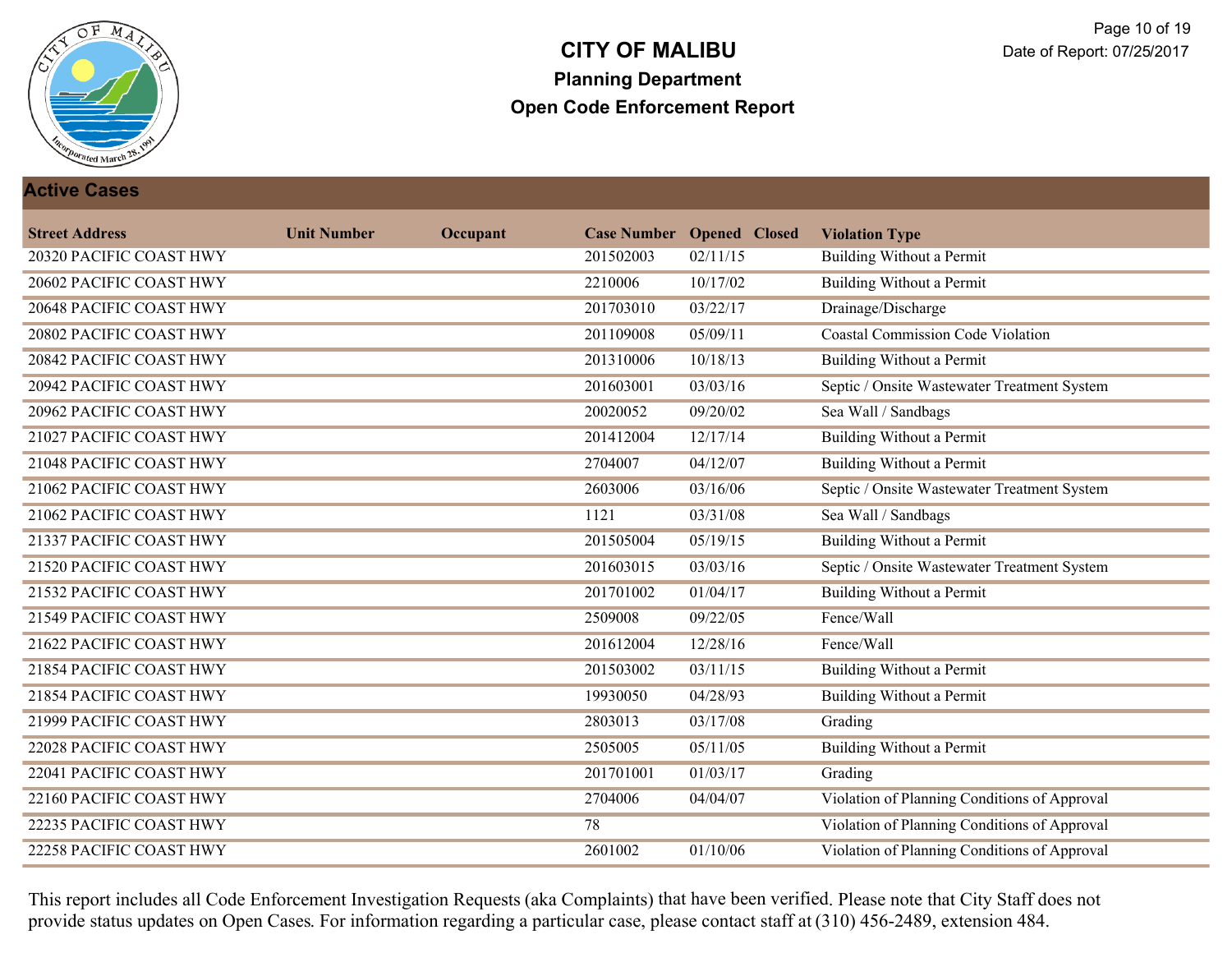

#### **Active Cases**

| <b>Street Address</b>   | <b>Unit Number</b> | Occupant         |           | <b>Case Number Opened Closed</b> | <b>Violation Type</b>                        |
|-------------------------|--------------------|------------------|-----------|----------------------------------|----------------------------------------------|
| 22314 PACIFIC COAST HWY |                    |                  | 1129      |                                  | Violation of Planning Conditions of Approval |
| 22416 PACIFIC COAST HWY |                    |                  | 1130      |                                  | <b>Building Without a Permit</b>             |
| 22420 PACIFIC COAST HWY |                    |                  | 201606002 | 06/13/16                         | <b>Building Without a Permit</b>             |
| 22648 PACIFIC COAST HWY |                    |                  | 201609003 | 09/21/16                         | Building Without a Permit                    |
| 22669 PACIFIC COAST HWY |                    |                  | 201001010 | 01/11/10                         | <b>Building Without a Permit</b>             |
| 22669 PACIFIC COAST HWY |                    |                  | 2702001   | 02/02/07                         | <b>Building Without a Permit</b>             |
| 22751 PACIFIC COAST HWY |                    |                  | 201504004 | 04/01/15                         | Septic / Onsite Wastewater Treatment System  |
| 22761 PACIFIC COAST HWY |                    |                  | 201706002 | 06/05/17                         | Conditional Use Permit Required              |
| 22762 PACIFIC COAST HWY |                    |                  | 201706004 | 06/19/17                         | <b>Conditional Use Permit Required</b>       |
| 22935 PACIFIC COAST HWY |                    |                  | 2706019   | 06/14/07                         | Septic / Onsite Wastewater Treatment System  |
| 22935 PACIFIC COAST HWY |                    |                  | 2701005   | 01/19/07                         | Sign(s)                                      |
| 22935 PACIFIC COAST HWY |                    |                  | 2509003   | 09/14/05                         | Violation of Planning Conditions of Approval |
| 22935 PACIFIC COAST HWY |                    |                  | 2110001   | 10/01/01                         | Septic / Onsite Wastewater Treatment System  |
| 22941 PACIFIC COAST HWY |                    | Chabad of Malibu | 2805002   | 05/06/08                         | Sign(s)                                      |
| 25001 PACIFIC COAST HWY |                    |                  | 201302002 | 02/12/13                         | <b>Building Without a Permit</b>             |
| 25040 PACIFIC COAST HWY |                    |                  | 201305008 | 05/14/13                         | <b>Building Without a Permit</b>             |
| 26023 PACIFIC COAST HWY |                    |                  | 201408002 | 08/27/14                         | <b>Building Without a Permit</b>             |
| 26060 PACIFIC COAST HWY |                    |                  | 200907011 | 07/20/09                         | <b>Building Without a Permit</b>             |
| 26060 PACIFIC COAST HWY |                    |                  | 2211001   | 11/07/02                         | <b>Building Without a Permit</b>             |
| 26104 PACIFIC COAST HWY |                    |                  | 201011007 | 11/03/10                         | <b>Building Without a Permit</b>             |
| 26122 PACIFIC COAST HWY |                    |                  | 201703004 | 03/17/17                         | <b>Building Without a Permit</b>             |
| 26799 PACIFIC COAST HWY |                    |                  | 2403011   | 03/22/04                         | Scope of Work                                |
| 26799 PACIFIC COAST HWY |                    |                  | 201111005 | 11/09/11                         | Right-of-Way                                 |
| 27353 PACIFIC COAST HWY |                    |                  | 201702002 | 02/03/17                         | Fence/Wall                                   |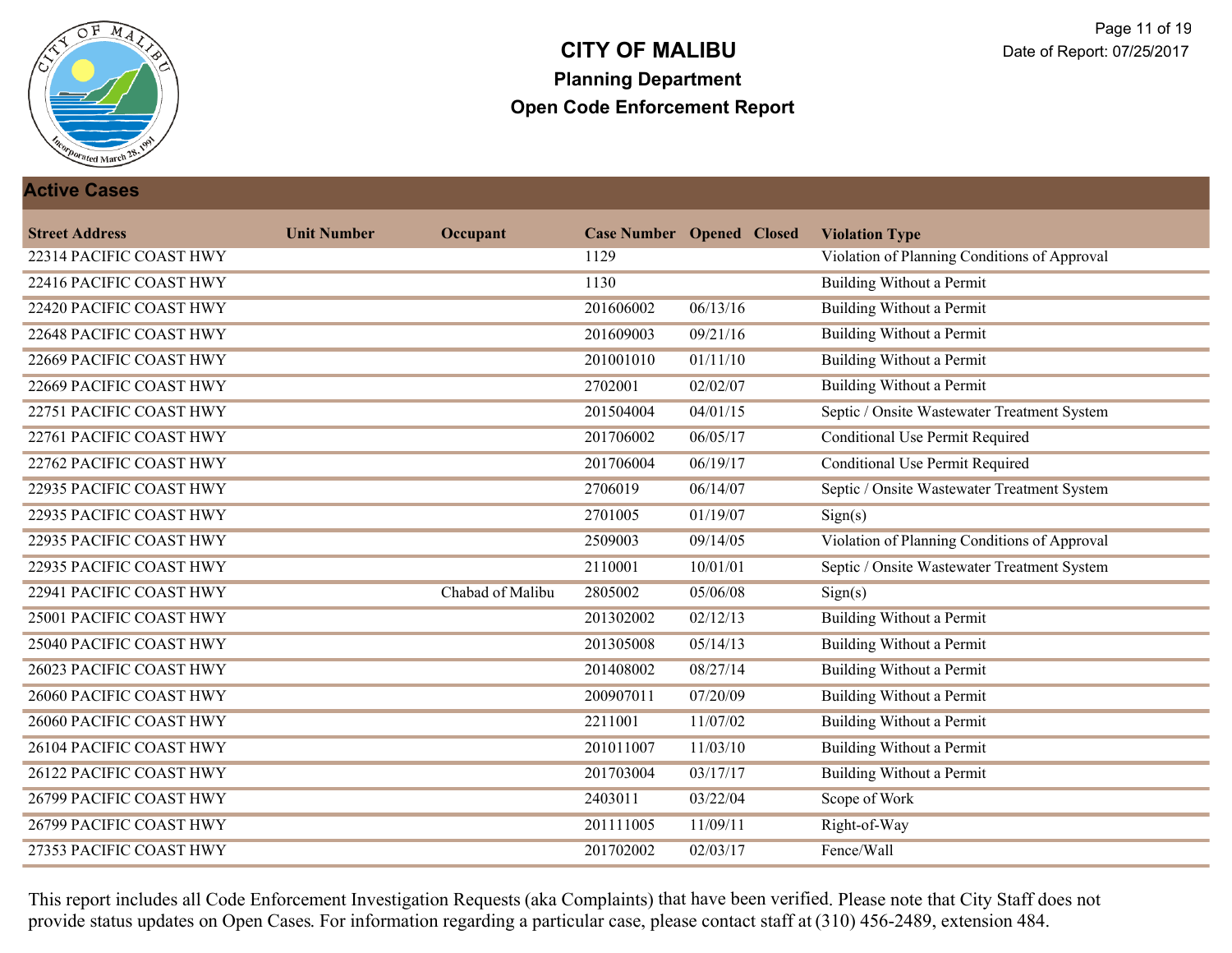

#### **Active Cases**

| <b>Street Address</b>   | <b>Unit Number</b> | Occupant |           | <b>Case Number Opened Closed</b> | <b>Violation Type</b>                        |
|-------------------------|--------------------|----------|-----------|----------------------------------|----------------------------------------------|
| 27353 PACIFIC COAST HWY |                    |          | 161       | 03/18/97                         | Garage Conversion                            |
| 27360 PACIFIC COAST HWY |                    |          | 2708013   | 08/13/07                         | Violation of Planning Conditions of Approval |
| 27400 PACIFIC COAST HWY |                    |          | 201502001 | 02/05/15                         | <b>Building Without a Permit</b>             |
| 27555 PACIFIC COAST HWY |                    |          | 2812003   | 12/02/08                         | Unpermitted Storage/Containers               |
| 27628 PACIFIC COAST HWY |                    |          | 2402006   | 02/11/04                         | Grading                                      |
| 27715 PACIFIC COAST HWY |                    |          | 201401008 | 01/31/14                         | <b>Building Without a Permit</b>             |
| 28517 PACIFIC COAST HWY |                    |          | 201303002 | 03/04/13                         | <b>Building Without a Permit</b>             |
| 28517 PACIFIC COAST HWY |                    |          | 201008005 | 08/12/10                         | Building Without a Permit                    |
| 28807 PACIFIC COAST HWY |                    |          | 2505015   | 05/25/05                         | <b>Building Without a Permit</b>             |
| 28920 PACIFIC COAST HWY |                    |          | 201706003 | 06/13/17                         | Grading                                      |
| 28920 PACIFIC COAST HWY |                    |          | 201603026 | 03/23/16                         | <b>Building Without a Permit</b>             |
| 29053 PACIFIC COAST HWY |                    |          | 201611001 | 11/07/16                         | Building Without a Permit                    |
| 29057 PACIFIC COAST HWY |                    |          | 178       | 09/07/99                         | Grading                                      |
| 29081 PACIFIC COAST HWY |                    |          | 179       | 09/02/99                         | Grading                                      |
| 29081 PACIFIC COAST HWY |                    |          | 201404002 | 04/28/14                         | <b>Building Without a Permit</b>             |
| 29127 PACIFIC COAST HWY |                    |          | 201610011 | 10/25/16                         | <b>Building Without a Permit</b>             |
| 29683 PACIFIC COAST HWY |                    |          | 201310005 | 10/22/13                         | <b>Building Without a Permit</b>             |
| 29917 PACIFIC COAST HWY |                    |          | 201601004 | 01/19/16                         | <b>Building Without a Permit</b>             |
| 29917 PACIFIC COAST HWY |                    |          | 201605008 | 04/15/16                         | Landscape Violation                          |
| 29917 PACIFIC COAST HWY |                    |          | 201605009 | 05/16/16                         | <b>Building Without a Permit</b>             |
| 29941 PACIFIC COAST HWY |                    |          | 201210011 | 10/25/12                         | Fence/Wall                                   |
| 30708 PACIFIC COAST HWY |                    |          | 201004009 | 04/14/10                         | Grading                                      |
| 30708 PACIFIC COAST HWY |                    |          | 98        | 08/20/99                         | Building Without a Permit                    |
| 31533 PACIFIC COAST HWY |                    |          | 201006002 | 06/03/10                         | <b>Landscape Violation</b>                   |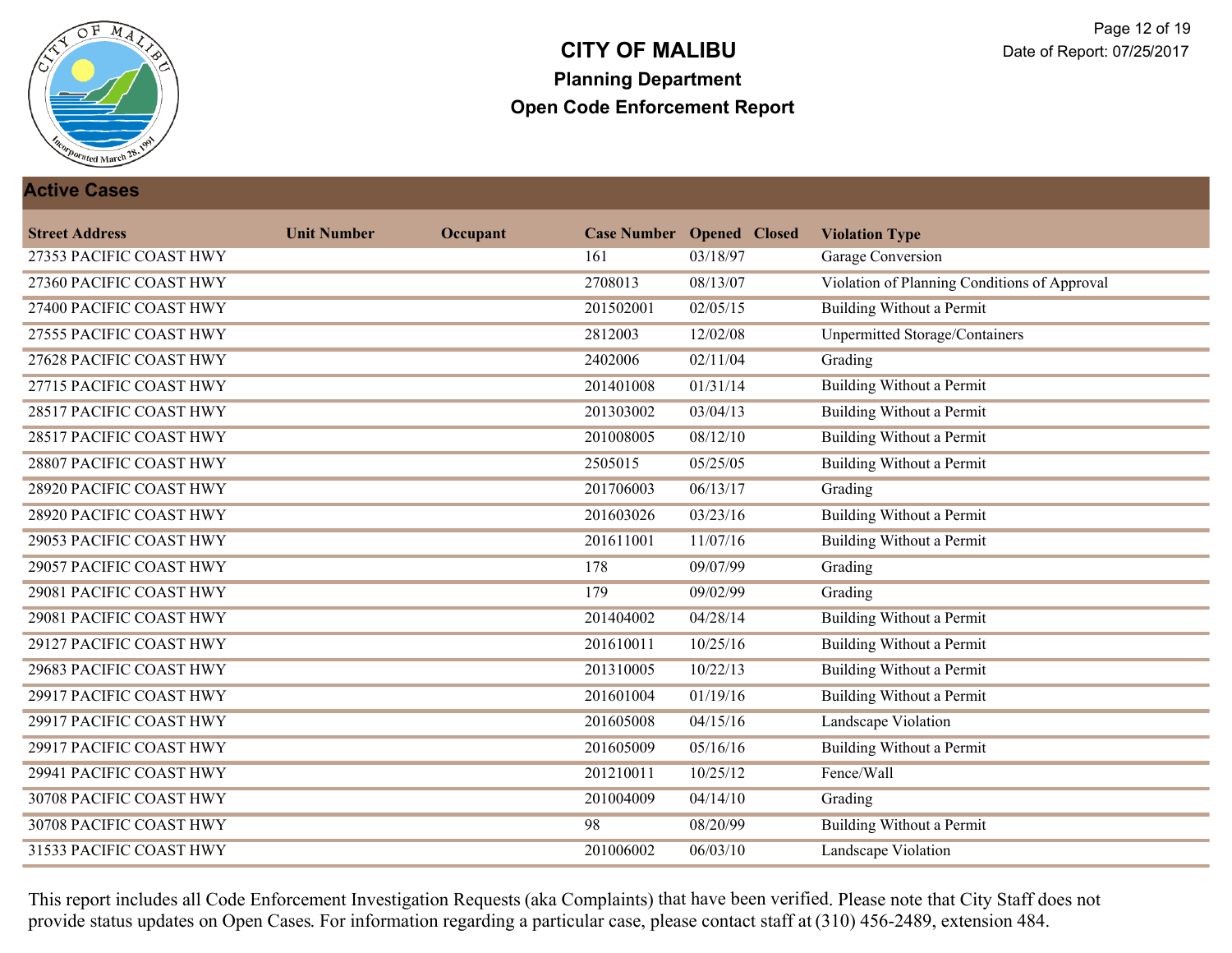

#### **Active Cases**

| <b>Street Address</b>   | <b>Unit Number</b> | Occupant |           | <b>Case Number Opened Closed</b> | <b>Violation Type</b>                       |
|-------------------------|--------------------|----------|-----------|----------------------------------|---------------------------------------------|
| 31533 PACIFIC COAST HWY |                    |          | 201603003 | 03/03/16                         | Septic / Onsite Wastewater Treatment System |
| 31960 PACIFIC COAST HWY |                    |          | 2810005   | 10/17/08                         | <b>Building Without a Permit</b>            |
| 31960 PACIFIC COAST HWY |                    |          | 2712005   | 12/10/07                         | Septic / Onsite Wastewater Treatment System |
| 32020 PACIFIC COAST HWY |                    |          | 201610008 | 10/24/16                         | <b>Building Without a Permit</b>            |
| 32024 PACIFIC COAST HWY |                    |          | 201004004 | 04/06/10                         | Drainage/Discharge                          |
| 32223 PACIFIC COAST HWY |                    |          | 201509001 | 09/01/15                         | <b>Building Without a Permit</b>            |
| 32300 PACIFIC COAST HWY |                    |          | 1125      | 01/29/98                         | Grading                                     |
| 32518 PACIFIC COAST HWY |                    |          | 2509012   | 09/27/05                         | Drainage/Discharge                          |
| 32640 PACIFIC COAST HWY |                    |          | 2802009   | 02/20/08                         | Unpermitted Use within Zoning District      |
| 32640 PACIFIC COAST HWY |                    |          | 2807016   | 07/31/08                         | <b>Building Without a Permit</b>            |
| 32800 PACIFIC COAST HWY |                    |          | 201408001 | 08/04/14                         | <b>Building Without a Permit</b>            |
| 32852 PACIFIC COAST HWY |                    |          | 2509006   | 09/21/05                         | Landscape Violation                         |
| 32960 PACIFIC COAST HWY |                    |          | 201503008 | 03/30/15                         | <b>Building Without a Permit</b>            |
| 33012 PACIFIC COAST HWY |                    |          | 2808005   | 08/08/08                         | Sea Wall / Sandbags                         |
| 33256 PACIFIC COAST HWY |                    |          | 201002013 | 02/10/10                         | Sea Wall / Sandbags                         |
| 33306 PACIFIC COAST HWY |                    |          | 201007003 | 07/07/10                         | Building Without a Permit                   |
| 33317 PACIFIC COAST HWY |                    |          | 2504010   | 04/12/05                         | <b>Building Without a Permit</b>            |
| 33363 PACIFIC COAST HWY |                    |          | 201210003 | 10/01/12                         | <b>Building Without a Permit</b>            |
| 33363 PACIFIC COAST HWY |                    |          | 2809006   | 09/22/08                         | <b>Building Without a Permit</b>            |
| 33419 PACIFIC COAST HWY |                    |          | 201210002 | 10/01/12                         | <b>Building Without a Permit</b>            |
| 33419 PACIFIC COAST HWY |                    |          | 201307002 | 07/03/13                         | Fence/Wall                                  |
| 33419 PACIFIC COAST HWY |                    |          | 201012007 | 12/01/10                         | <b>Building Without a Permit</b>            |
| 33440 PACIFIC COAST HWY |                    |          | 2805016   | 05/28/08                         | <b>Coastal Commission Code Violation</b>    |
| 33445 PACIFIC COAST HWY |                    |          | 201210004 | 10/02/12                         | <b>Building Without a Permit</b>            |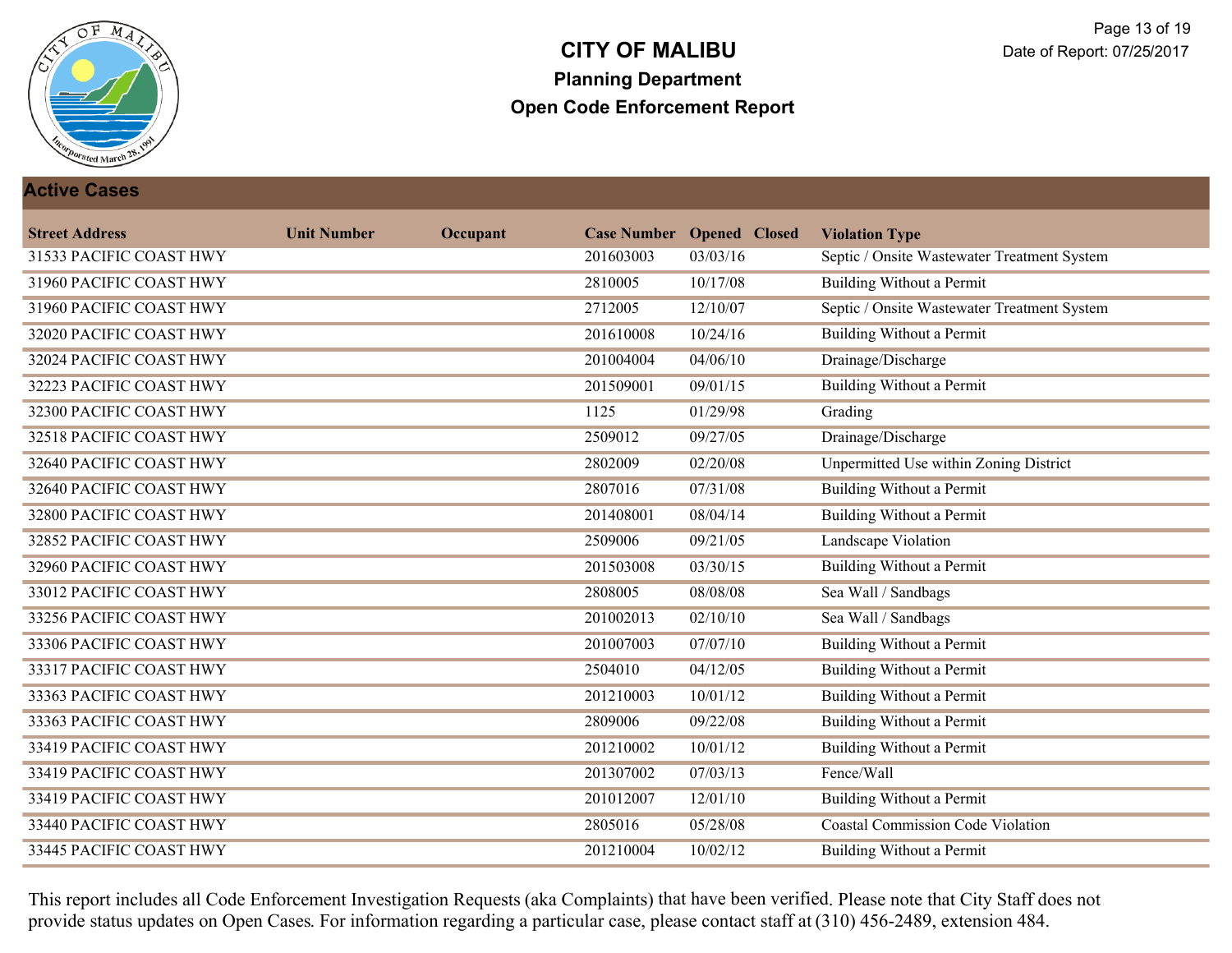

#### **Active Cases**

| <b>Street Address</b>     | <b>Unit Number</b> | Occupant |           | <b>Case Number Opened Closed</b> | <b>Violation Type</b>                         |
|---------------------------|--------------------|----------|-----------|----------------------------------|-----------------------------------------------|
| 33457 PACIFIC COAST HWY   |                    |          | 201210005 | 10/02/12                         | Building Without a Permit                     |
| 33461 PACIFIC COAST HWY   |                    |          | 201210001 | 10/01/12                         | <b>Building Without a Permit</b>              |
| 33522 PACIFIC COAST HWY   |                    |          | 2512015   | 12/29/05                         | Building Without a Permit                     |
| 33650 PACIFIC COAST HWY   |                    |          | 2802015   | 02/27/08                         | Grading                                       |
| 33905 PACIFIC COAST HWY   |                    |          | 201006024 | 06/24/10                         | <b>Unpermitted Use within Zoning District</b> |
| 6079 PASEO CANYON DR      |                    |          | 2512001   | 12/05/05                         | <b>Building Without a Permit</b>              |
| 6247 PASEO CANYON DR      |                    |          | 201501005 | 01/22/15                         | <b>Building Without a Permit</b>              |
| 21550 PASEO SERRA ST      |                    |          | 108       | 05/28/98                         | Building Without a Permit                     |
| PCH/TUNA CANYON           |                    |          | 2210007   | 10/16/02                         | Sign(s)                                       |
| 5814 PHILIP AVE           |                    |          | 201507003 | 07/29/15                         | <b>Building Without a Permit</b>              |
| 5901 PHILIP AVE           |                    |          | 2705025   | 05/10/07                         | Building Without a Permit                     |
| 5901 PHILIP AVE           |                    |          | 2302005   | 02/18/03                         | <b>Building Without a Permit</b>              |
| 5941 PHILIP AVE           |                    |          | 9912013   | 12/08/99                         | <b>Building Without a Permit</b>              |
| 20247 PIEDRA CHICA RD     |                    |          | 201112003 | 12/21/11                         | Grading                                       |
| <b>6200 PORTERDALE DR</b> |                    |          | 201006008 | 06/08/10                         | Grading                                       |
| <b>6269 PORTERDALE DR</b> |                    |          | 2805004   | 05/08/08                         | <b>Building Without a Permit</b>              |
| <b>6766 PORTSHEAD RD</b>  |                    |          | 2307010   | 07/21/03                         | Grading                                       |
| <b>6766 PORTSHEAD RD</b>  |                    |          | 2411041   | 11/22/04                         | <b>Building Without a Permit</b>              |
| 3775 PUERCO CANYON RD     |                    |          | 201212004 | 12/12/12                         | Building Without a Permit                     |
| 3775 PUERCO CANYON RD     |                    |          | 2511002   | 11/01/05                         | Grading                                       |
| 3868 RAMBLA ORIENTA ST    |                    |          | 1081      | 05/24/96                         | Grading                                       |
| 3889 RAMBLA ORIENTA ST    |                    |          | 201209004 | 09/17/12                         | <b>Landscape Violation</b>                    |
| 3215 RAMBLA PACIFICO ST   |                    |          | 112       | 02/20/99                         | <b>Unpermitted Trailer</b>                    |
| 21341 RAMBLA VISTA        |                    |          | 2502011   | 02/14/05                         | <b>Building Without a Permit</b>              |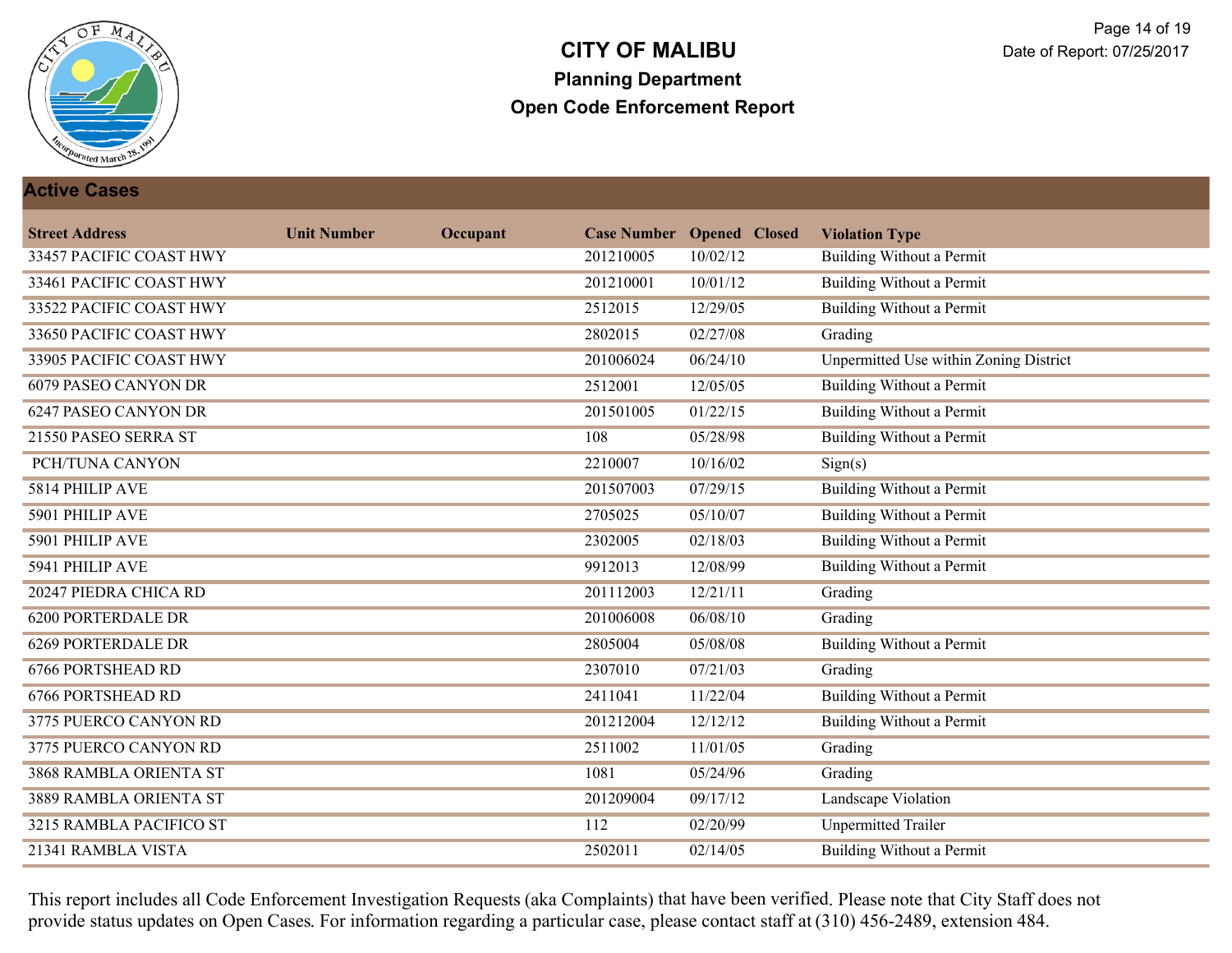

#### **Active Cases**

| <b>Street Address</b>         | <b>Unit Number</b> | Occupant |           | <b>Case Number Opened Closed</b> | <b>Violation Type</b>                       |
|-------------------------------|--------------------|----------|-----------|----------------------------------|---------------------------------------------|
| 21351 RAMBLA VISTA            |                    |          | 201704004 | 04/26/17                         | Unpermitted Use within Zoning District      |
| 5815 RAMIREZ CANYON RD        |                    |          | 201606005 | 06/21/16                         | <b>Building Without a Permit</b>            |
| <b>6096 RAMIREZ CANYON RD</b> |                    |          | 201601008 | 01/26/16                         | <b>Building Without a Permit</b>            |
| <b>6133 RAMIREZ CANYON RD</b> |                    |          | 1161090   | 09/18/98                         | <b>Building Without a Permit</b>            |
| <b>6166 RAMIREZ CANYON RD</b> |                    |          | 201011003 | 11/02/10                         | <b>Building Without a Permit</b>            |
| <b>6300 RAMIREZ CANYON RD</b> |                    |          | 1092      | 01/01/97                         | <b>Building Without a Permit</b>            |
| 28210 REY DE COPAS LN         |                    |          | 201511002 | 11/18/15                         | <b>Building Without a Permit</b>            |
| 20444 ROCA CHICA DR           |                    |          | 201605004 | 05/05/16                         | Landscape Violation                         |
| 20534 ROCA CHICA DR           |                    |          | 201603006 | 03/03/16                         | Septic / Onsite Wastewater Treatment System |
| 20713 ROCKCROFT DR            |                    |          | 201703008 | 03/21/17                         | Septic / Onsite Wastewater Treatment System |
| 20723 ROCKCROFT DR            |                    |          | 201703009 | 03/21/17                         | Septic / Onsite Wastewater Treatment System |
| 20725 ROCKCROFT DR            |                    |          | 201703003 | 03/13/17                         | Drainage/Discharge                          |
| 20677 ROCKPOINT WAY           |                    |          | 121       | 06/10/99                         | <b>Building Without a Permit</b>            |
| 28012 SEA LANE DR             |                    |          | 2506004   | 06/07/05                         | <b>Building Without a Permit</b>            |
| 28012 SEA LANE DR             |                    |          | 2609012   | 09/20/06                         | <b>Sub-Standard Conditions</b>              |
| 28026 SEA LANE DR             |                    |          | 2408004   | 08/09/04                         | Building Without a Permit                   |
| 5700 SEA VIEW DR              |                    |          | 201704002 | 04/07/17                         | Building Without a Permit                   |
| 27036 SEA VISTA DR            |                    |          | 201603018 | 03/03/16                         | Septic / Onsite Wastewater Treatment System |
| 27036 SEA VISTA DR            |                    |          | 2602012   | 02/27/06                         | <b>Building Without a Permit</b>            |
| 27091 SEA VISTA DR            |                    |          | 201608002 | 08/03/16                         | <b>Landscape Violation</b>                  |
| 27120 SEA VISTA DR            |                    |          | 128       | 07/25/96                         | <b>Building Without a Permit</b>            |
| 20520 SEABOARD RD             |                    |          | 1152      | 02/23/96                         | <b>Building Without a Permit</b>            |
| 20645 SEABOARD RD             |                    |          | 201112001 | 12/13/11                         | Grading                                     |
| 28861 SELFRIDGE DR            |                    |          | 201411003 | 11/05/14                         | <b>Building Without a Permit</b>            |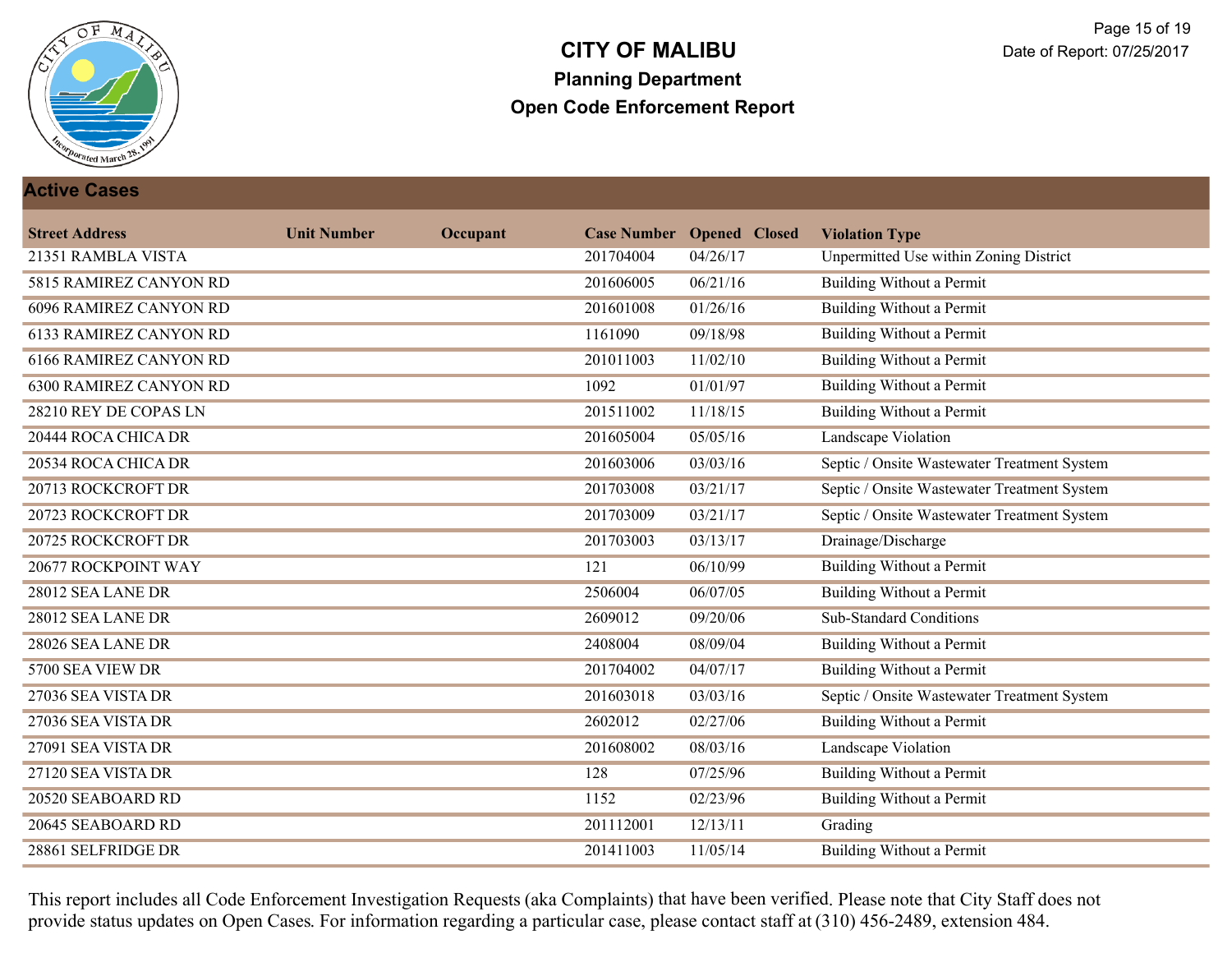

#### **Active Cases**

| <b>Street Address</b>           | <b>Unit Number</b> | Occupant |           | <b>Case Number Opened Closed</b> | <b>Violation Type</b>                         |
|---------------------------------|--------------------|----------|-----------|----------------------------------|-----------------------------------------------|
| 28903 SELFRIDGE DR              |                    |          | 201604005 | 04/22/16                         | Building Without a Permit                     |
| 3401 SERRA RD                   |                    |          | 2411037   | 11/17/04                         | <b>Building Without a Permit</b>              |
| 23801 STUART RANCH RD           |                    |          | 201109004 | 05/03/11                         | Grading                                       |
| 3210 SUMAC RIDGE RD             |                    |          | 201506003 | 05/01/15                         | <b>Building Without a Permit</b>              |
| 3210 SUMAC RIDGE RD             |                    |          | 201401005 | 01/22/14                         | <b>Building Without a Permit</b>              |
| 3320 SUMAC RIDGE RD             |                    |          | 201107002 | 07/26/11                         | <b>Building Without a Permit</b>              |
| 3320 SUMAC RIDGE RD             |                    |          | 201110003 | 10/04/11                         | <b>Landscape Violation</b>                    |
| 3320 SUMAC RIDGE RD             |                    |          | 2105015   | 05/01/01                         | Landscape Violation                           |
| <b>6431 SURFSIDE WAY</b>        |                    |          | 2711003   | 11/14/07                         | Building Without a Permit                     |
| <b>6348 SYCAMORE MEADOWS DR</b> |                    |          | 201506008 | 06/24/15                         | <b>Unpermitted Trailer</b>                    |
| <b>6453 SYCAMORE MEADOWS DR</b> |                    |          | 201705003 | 05/10/17                         | <b>Unpermitted Use within Zoning District</b> |
| <b>6345 TANTALUS DR</b>         |                    |          | 201405003 | 05/21/14                         | Building Without a Permit                     |
| 6136 TAPIA DR                   |                    |          | 201609002 | 09/12/16                         | Building Without a Permit                     |
| 5800 TRANCAS CANYON RD          |                    |          | 201605001 | 05/02/16                         | Grading                                       |
| 5900 TRANCAS CANYON RD          |                    |          | 200902016 | 02/25/09                         | <b>Unpermitted Trailer</b>                    |
| <b>6000 TRANCAS CANYON RD</b>   |                    |          | 201006004 | 05/27/10                         | Grading                                       |
| 28283 VIA ACERO ST              |                    |          | 201502002 | 02/11/15                         | <b>Building Without a Permit</b>              |
| 28305 VIA ACERO ST              |                    |          | 201411008 | 11/25/14                         | Fence/Wall                                    |
| 28320 VIA ACERO ST              |                    |          | 201604003 | 04/14/16                         | <b>Building Without a Permit</b>              |
| <b>6480 VIA ESCONDIDO DR</b>    |                    |          | 201312008 | 12/23/13                         | <b>Landscape Violation</b>                    |
| 26743 VIA LINDA ST              |                    |          | 2508005   | 08/17/05                         | <b>Building Without a Permit</b>              |
| 26863 VIA LINDA ST              |                    |          | 2902004   | 02/10/09                         | <b>Building Without a Permit</b>              |
| 26865 VIA LINDA ST              |                    |          | 200908008 | 08/24/09                         | Building Without a Permit                     |
| 6534 WANDERMERE RD              |                    |          | 20030053  | 09/16/03                         | <b>Building Without a Permit</b>              |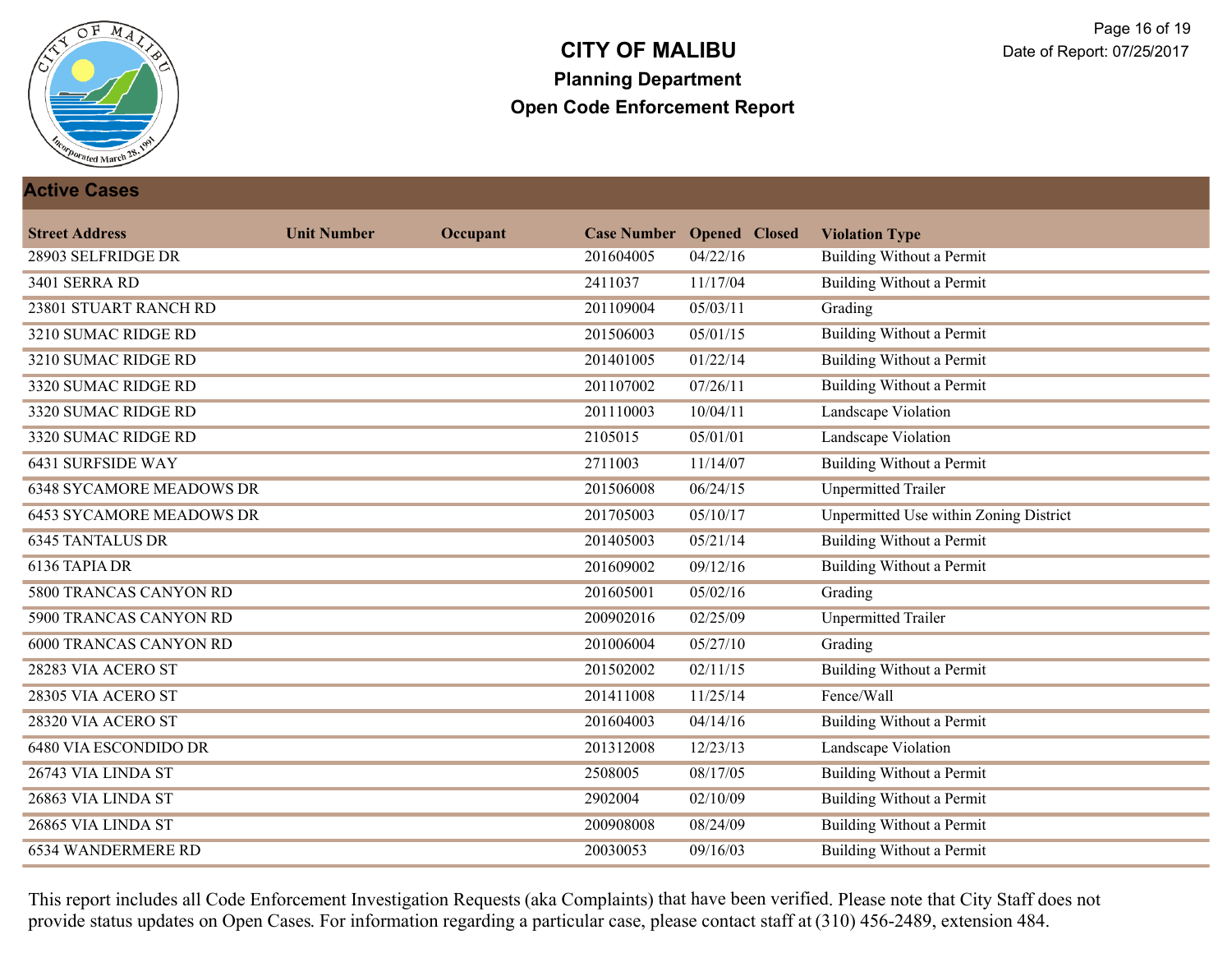

#### **Active Cases**

| <b>Street Address</b>         | <b>Unit Number</b> | Occupant |           | <b>Case Number Opened Closed</b> | <b>Violation Type</b>            |
|-------------------------------|--------------------|----------|-----------|----------------------------------|----------------------------------|
| <b>6534 WANDERMERE RD</b>     |                    |          | 2309017   | 09/23/03                         | Garage Conversion                |
| 6579 WANDERMERE RD            |                    |          | 200910005 | 10/19/09                         | <b>Building Without a Permit</b> |
| <b>6579 WANDERMERE RD</b>     |                    |          | 200909010 | 09/17/09                         | <b>Unpermitted Trailer</b>       |
| <b>6636 WANDERMERE RD</b>     |                    |          | 139       |                                  | <b>Building Without a Permit</b> |
| <b>6756 WANDERMERE RD</b>     |                    |          | 2804011   | 04/16/08                         | <b>Building Without a Permit</b> |
| <b>6506 WESTWARD BEACH RD</b> |                    |          | 201606001 | 06/13/16                         | <b>Building Without a Permit</b> |
| <b>6800 WESTWARD BEACH RD</b> |                    |          | 201610012 | 10/26/16                         | <b>Building Without a Permit</b> |
| 20620 WHITECAP WAY            |                    |          | 2105005   | 05/10/01                         | Grading                          |
| 6819 WILDLIFE RD              |                    |          | 2708026   | 08/23/07                         | <b>Building Without a Permit</b> |
| <b>6855 WILDLIFE RD</b>       |                    |          | 201703002 | 03/13/17                         | Landscape Violation              |
| <b>6855 WILDLIFE RD</b>       |                    |          | 201610013 | 10/27/16                         | <b>Building Without a Permit</b> |
| 27318 WINDING WAY             |                    |          | 2503016   | 03/23/05                         | Grading                          |
| 27767 WINDING WAY             |                    |          | 2102001   | 02/01/01                         | <b>Building Without a Permit</b> |
| 27860 WINDING WAY             |                    |          | 201212005 | 12/13/12                         | <b>Building Without a Permit</b> |
| 27901 WINDING WAY             |                    |          | 201204001 | 04/05/12                         | Landscape Violation              |
| 27932 WINDING WAY             |                    |          | 2602002   | 02/01/06                         | Fence/Wall                       |
| 30001 ZENITH POINT RD         |                    |          | 2602013   | 02/27/06                         | <b>Building Without a Permit</b> |
| 6277 ZUMA MESA DR             |                    |          | 201602003 | 02/05/16                         | <b>Building Without a Permit</b> |
| 6387 ZUMA MESA DR             |                    |          | 201211004 | 11/27/12                         | Solid Waste                      |
| 6500 ZUMA VIEW PL             |                    |          | 200912007 | 12/01/09                         | Landscape Violation              |
| <b>6500 ZUMA VIEW PL</b>      |                    |          | 201205004 | 05/08/12                         | <b>Building Without a Permit</b> |
| 6540 ZUMA VIEW PL             |                    |          | 2706002   | 06/01/07                         | <b>Landscape Violation</b>       |
| 5810 1/2 ZUMIREZ DR           |                    |          | 201606004 | 06/14/16                         | Building Without a Permit        |
| 5815 ZUMIREZ DR               |                    |          | 2602011   | 02/23/06                         | <b>Building Without a Permit</b> |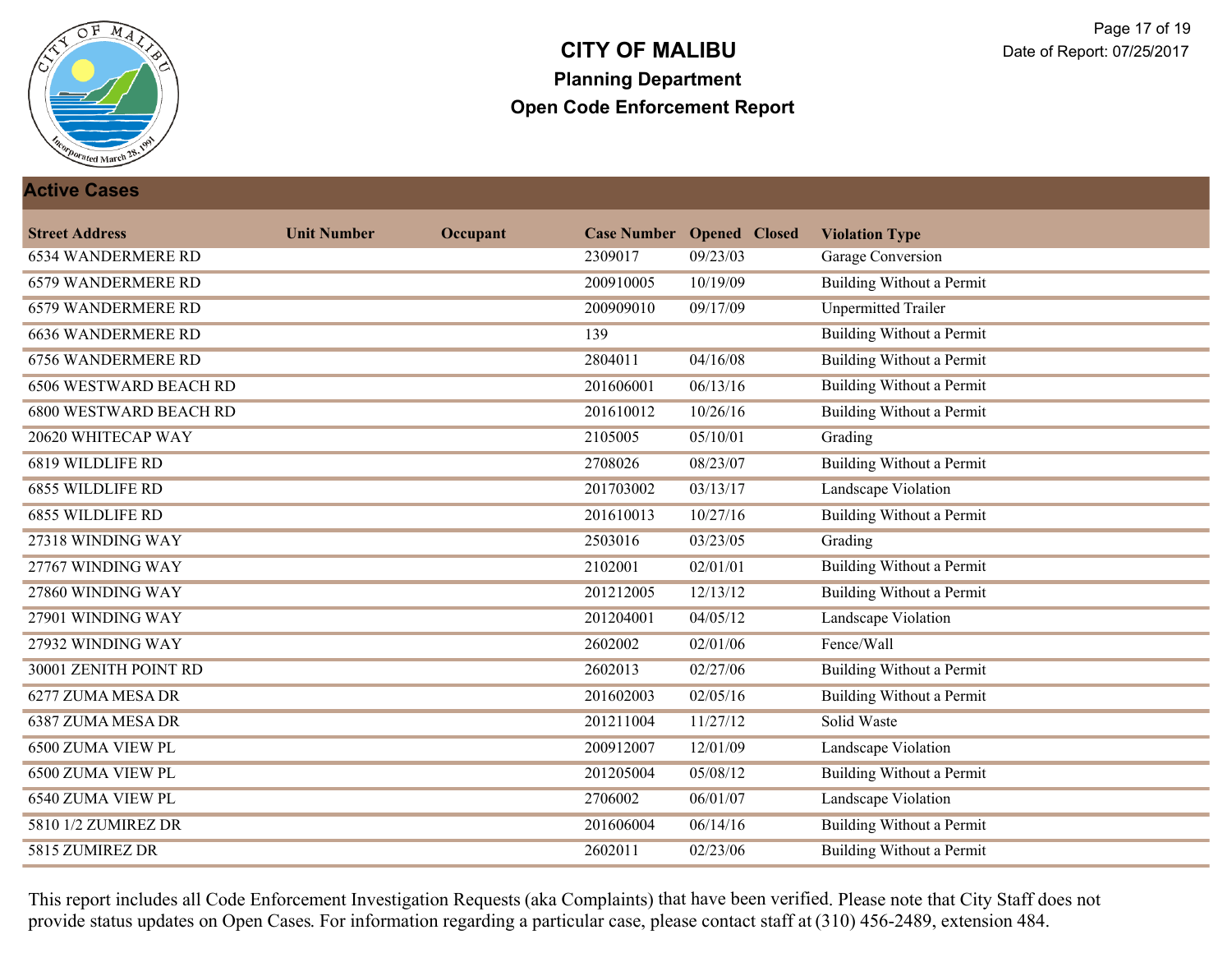

#### **Active Cases**

| <b>Street Address</b> | <b>Unit Number</b> | Occupant |           | <b>Case Number Opened Closed</b> | <b>Violation Type</b>                       |
|-----------------------|--------------------|----------|-----------|----------------------------------|---------------------------------------------|
| 6150 ZUMIREZ DR       |                    |          | 201206008 | 06/15/12                         | Fence/Wall                                  |
| 6517 ZUMIREZ DR       |                    |          | 201312007 | 12/18/13                         | Landscape Violation                         |
| 6637 ZUMIREZ DR       |                    |          | 201603005 | 03/03/16                         | Septic / Onsite Wastewater Treatment System |
| 6747 ZUMIREZ DR       |                    |          | 2705016   | 05/09/07                         | <b>Unpermitted Trailer</b>                  |
| 6811 ZUMIREZ DR       |                    |          | 2609009   | 09/19/06                         | Building Without a Permit                   |
| 6830 ZUMIREZ DR       |                    |          | 201202007 | 02/21/12                         | Landscape Violation                         |
| 6831 ZUMIREZ DR       |                    |          | 2607014   | 07/19/06                         | Building Without a Permit                   |
| 6837 ZUMIREZ DR       |                    |          | 201312006 | 12/17/13                         | Landscape Violation                         |

**Total Cases413**